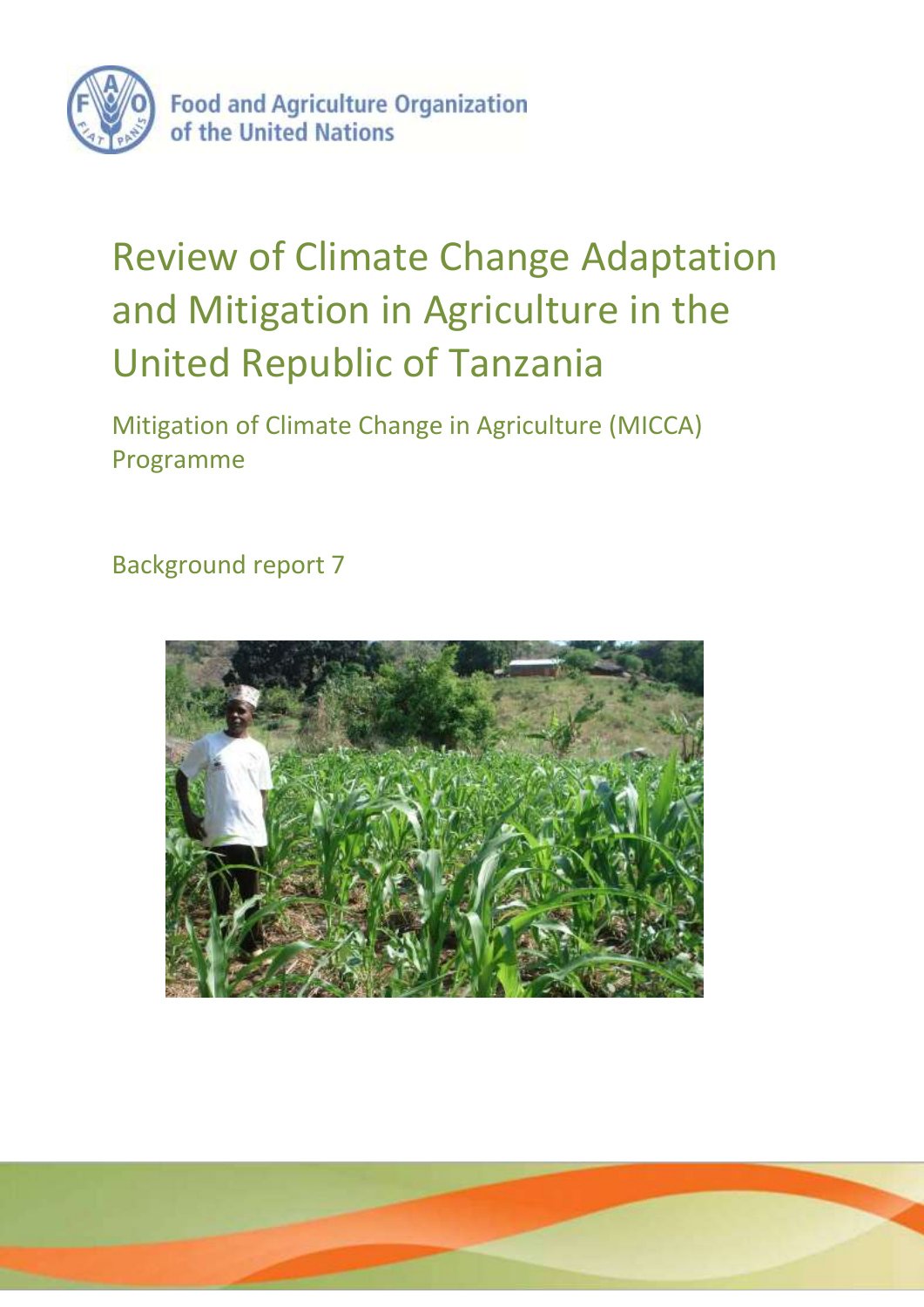# Review of Climate Change Adaptation and Mitigation in Agriculture in the United Republic of Tanzania

**MICCA Programme** Amos E. Majule, Janie Rioux, Mathew Mpanda and Kaisa Karttunen

**FOOD AND AGRICULTURE ORGANIZATION OF THE UNITED NATIONS**

**Rome, 2015**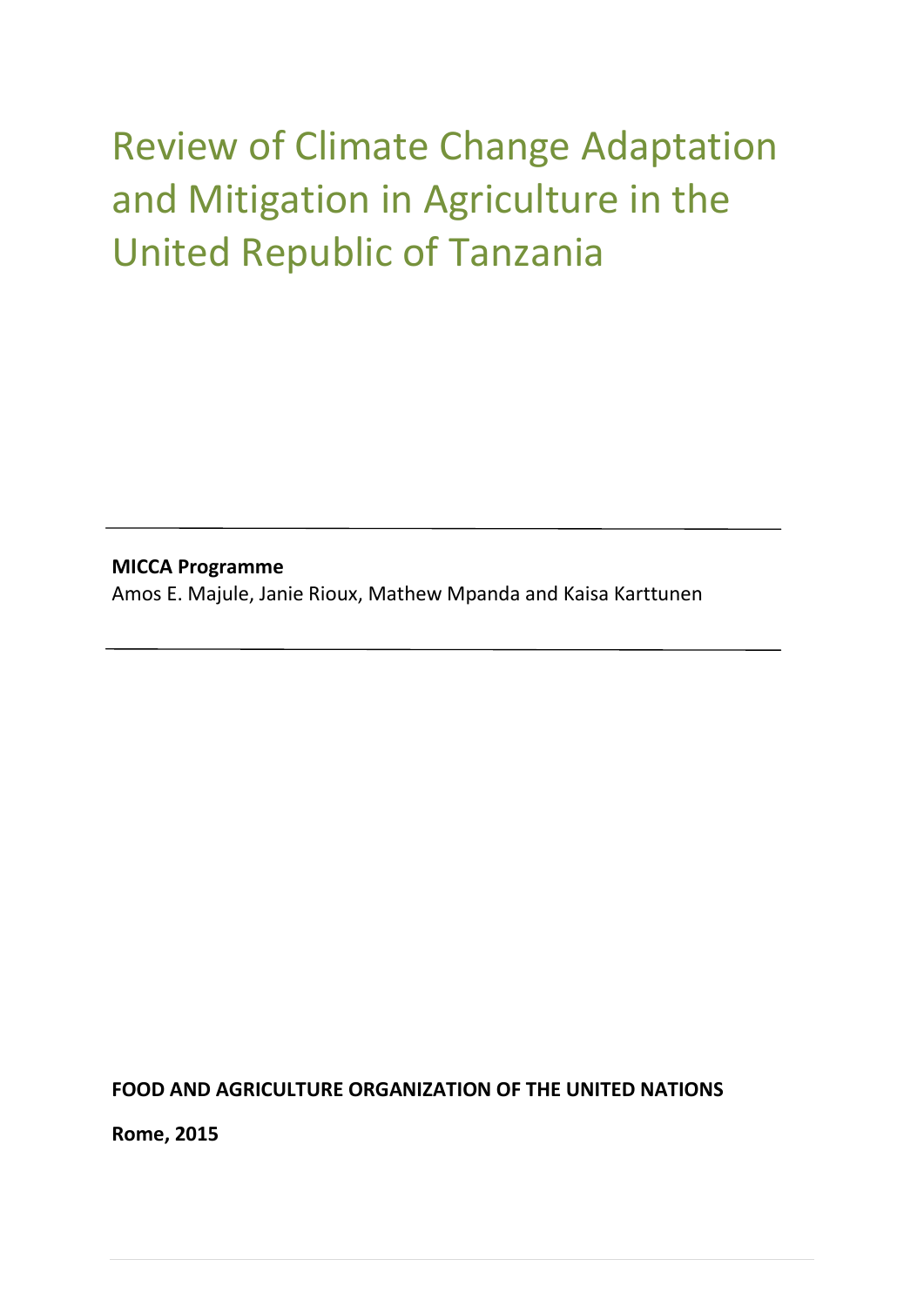The designations employed and the presentation of material in this information product do not imply the expression of any opinion whatsoever on the part of the Food and Agriculture Organization of the United Nations (FAO) concerning the legal or development status of any country, territory, city or area or of its authorities, or concerning the delimitation of its frontiers or boundaries. The mention of specific companies or products of manufacturers, whether or not these have been patented, does not imply that these have been endorsed or recommended by FAO in preference to others of a similar nature that are not mentioned.

The views expressed in this information product are those of the author(s) and do not necessarily reflect the views or policies of FAO.

ISBN 978-92-5-108914-9

© FAO, 2015

FAO encourages the use, reproduction and dissemination of material in this information product. Except where otherwise indicated, material may be copied, downloaded and printed for private study, research and teaching purposes, or for use in non-commercial products or services, provided that appropriate acknowledgement of FAO as the source and copyright holder is given and that FAO's endorsement of users' views, products or services is not implied in any way.

All requests for translation and adaptation rights, and for resale and other commercial use rights should be made via www.fao.org/contact-us/licence-request or addressed to copyright@fao.org.

FAO information products are available on the FAO website (www.fao.org/publications) and can be purchased through publications-sales@fao.org.

Cover photo ©FAO/Janie Rioux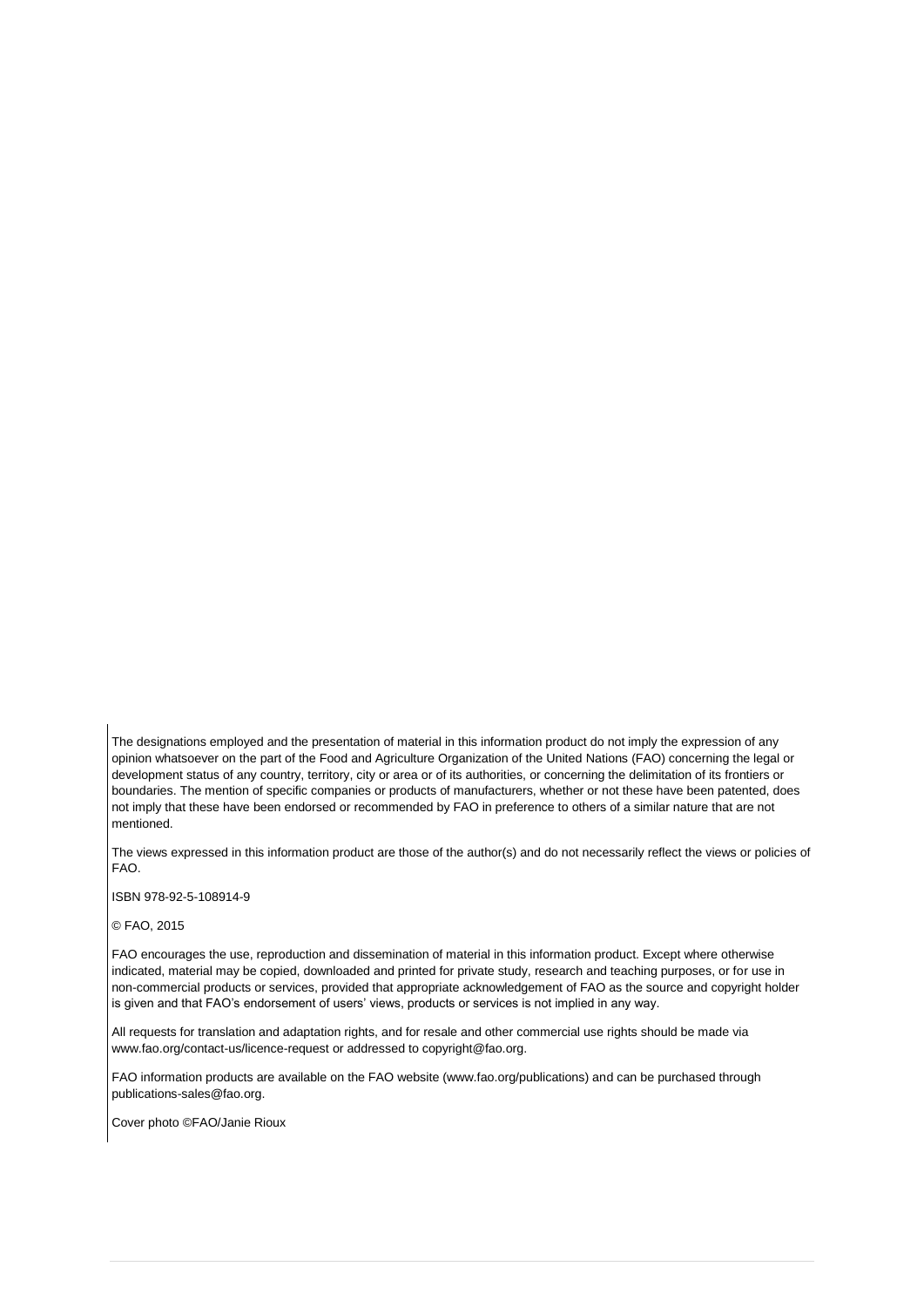# **CONTENTS**

| 4 REDD+ as a mechanism for reducing greenhouse gas emissions in AFOLU 23 |  |
|--------------------------------------------------------------------------|--|
|                                                                          |  |
|                                                                          |  |
|                                                                          |  |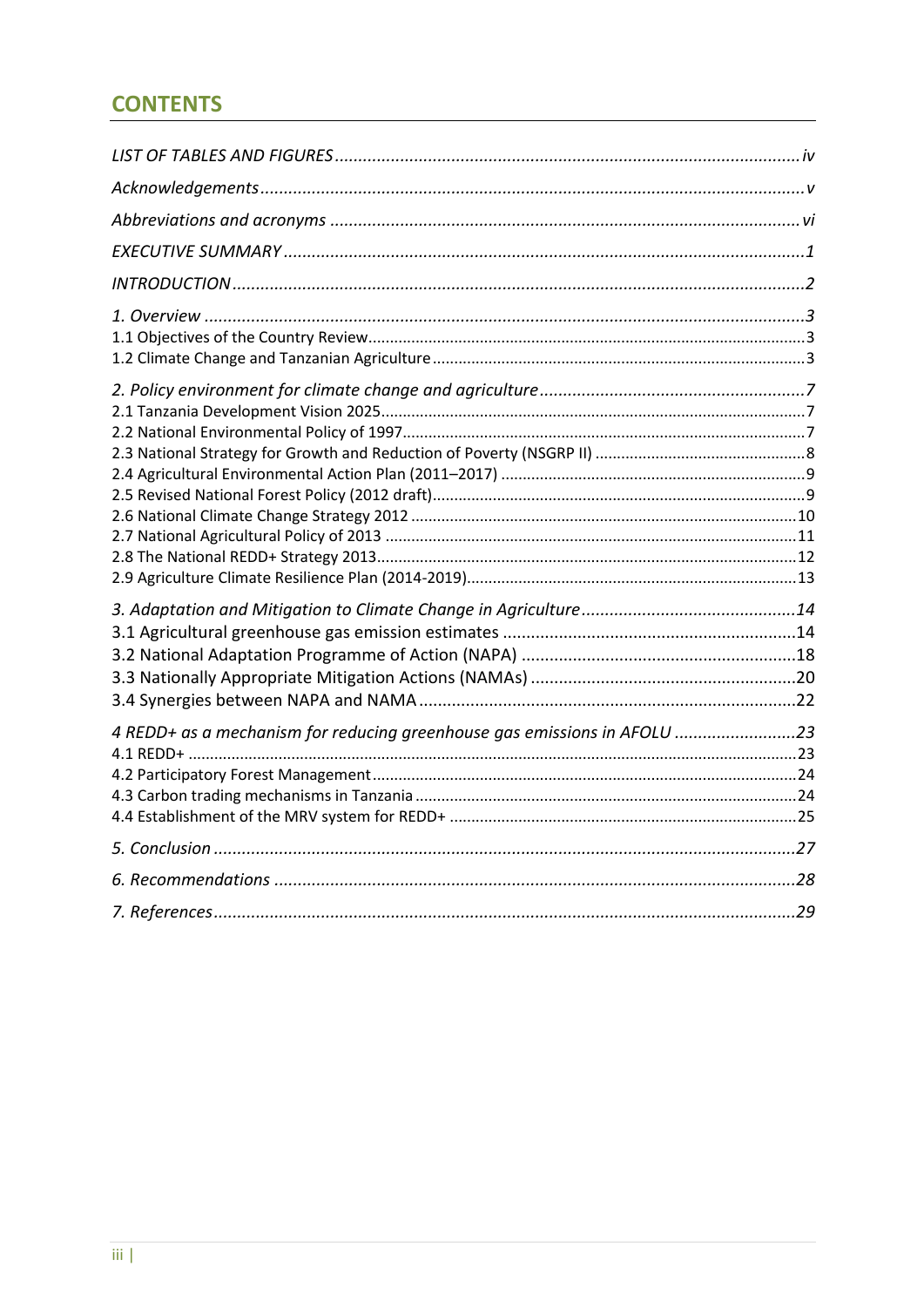# <span id="page-4-0"></span>**LIST OF TABLES AND FIGURES**

| Table 1: Climate change and other international agreements ratified by Tanzania 6         |  |
|-------------------------------------------------------------------------------------------|--|
|                                                                                           |  |
|                                                                                           |  |
|                                                                                           |  |
| Figure 4: GHG emissions within the agricultural sector in 1990 and 1994 respectively. 15  |  |
|                                                                                           |  |
| Figure 6: Estimates of GHG emission from Agriculture from 1990–2010 in Tanzania17         |  |
| Figure 7: Historical trends of GDP and CO <sub>2</sub> emissions per capita in Tanzania18 |  |
| Table 3: Vulnerability and adaptation strategies in Agricultural sector in Tanzania 19    |  |
|                                                                                           |  |
|                                                                                           |  |
|                                                                                           |  |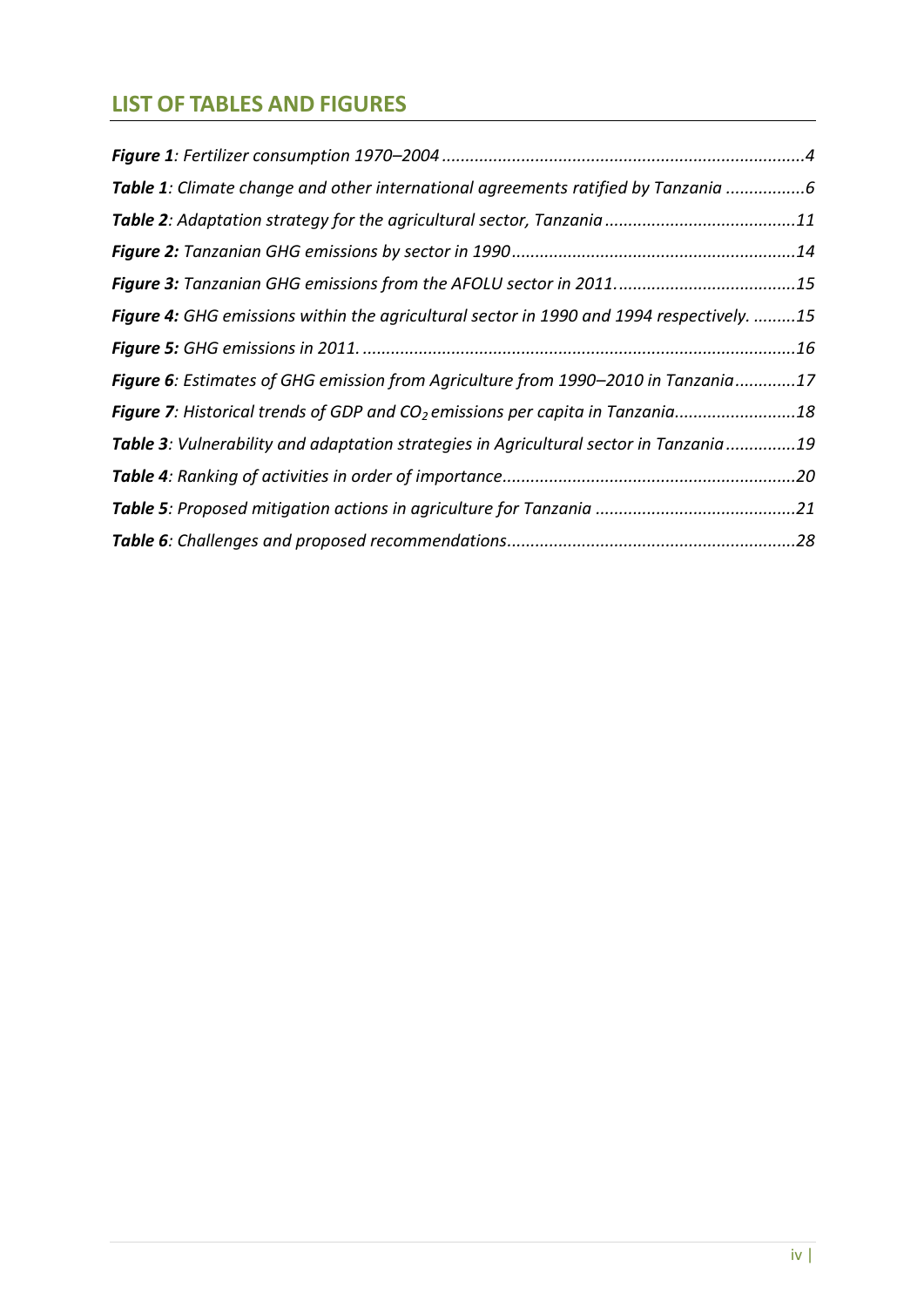## <span id="page-5-0"></span>**ACKNOWLEDGEMENTS**

The MICCA pilot project is an FAO initiative implemented by ICRAF and CARE in Tanzania. The pilot project is part of the FAO's Mitigation of Climate Change in Agriculture (MICCA) Programme funded by the Government of Finland.

The authors of this report are Amos Enock Majule, Professor at the University of Dar es Salaam, Janie Rioux, Natural Resources Officer at the Food and Agriculture Organization of the United Nations (FAO), Mathew Mpanda, Associate Scientist with the World Agroforestry Centre (ICRAF) and Kaisa Karttunen, Senior Natural Resources Officer at FAO. Christabel Clark and Maria Nuutinen helped with the proofreading and layout of the document.

For more information: [www.fao.org/climatechange/micca](http://www.fao.org/climatechange/micca)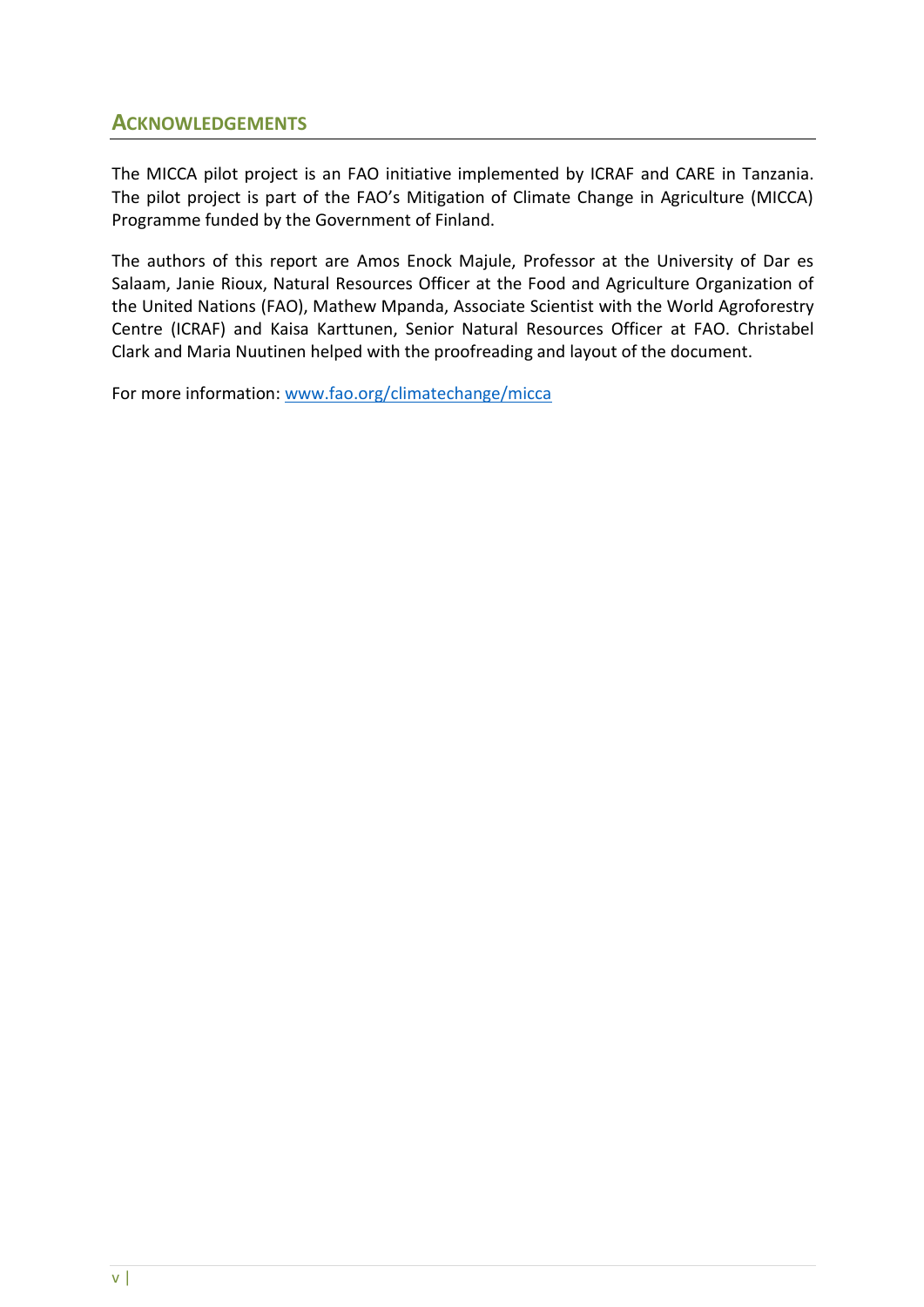## <span id="page-6-0"></span>**ABBREVIATIONS AND ACRONYMS**

| <b>ACRP</b>  | Agriculture Climate Resilience Plan                         |
|--------------|-------------------------------------------------------------|
| <b>AGITF</b> | Agricultural Input Trust Fund                               |
| <b>AIDS</b>  | Acquired Immuno-Deficiency Syndrome                         |
| <b>AFOLU</b> | Agriculture, Forestry and Other Land Use                    |
| ARI          | Agricultural Research Institute                             |
| <b>CAIT</b>  | Climate Analysis Indicators Tool                            |
| <b>CCIAM</b> | Centre for Climate Change Impacts, Adaptation and Modelling |
| <b>CDM</b>   | Clean Development Mechanism                                 |
| <b>COP</b>   | <b>Conference of Parties</b>                                |
| <b>CBFM</b>  | <b>Community Based Forest Management</b>                    |
| <b>DNA</b>   | <b>Designated National Authority</b>                        |
| <b>EMA</b>   | <b>Environmental Management Act</b>                         |
| <b>FAO</b>   | Food and Agricultural Organization of United Nations        |
| <b>FOLU</b>  | Forest and Other Land Use                                   |
| <b>FRL</b>   | Forest Reference Level                                      |
| <b>GDP</b>   | <b>Gross Domestic Product</b>                               |
| GEF          | <b>Global Environmental Facility</b>                        |
| <b>GHG</b>   | Greenhouse gas                                              |
| <b>GIS</b>   | <b>Global Information System</b>                            |
| GTZ          | <b>German Technological Cooperation</b>                     |
| <b>ICRAF</b> | World Agroforestry Centre                                   |
| <b>IDRC</b>  | International Development Research Centre                   |
| <b>IPCC</b>  | Intergovernmental Panel on Climate Change                   |
| JFM          | Joint Forest Management                                     |
| <b>MAFC</b>  | Ministry of Agriculture, Food Security and Cooperatives     |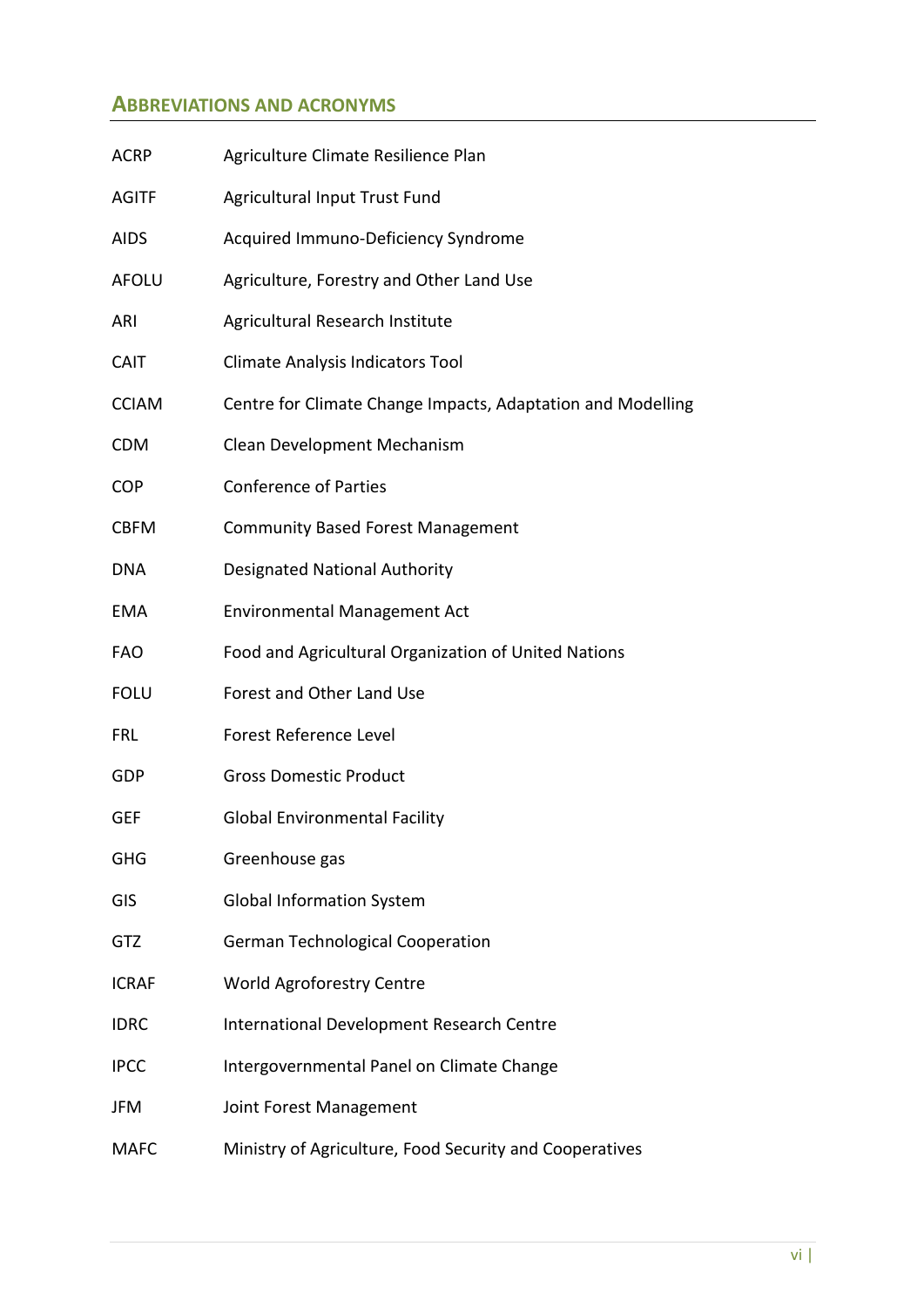| <b>MRV</b>     | Monitoring, Reporting and Verification                                                       |
|----------------|----------------------------------------------------------------------------------------------|
| <b>MKUKUTA</b> | Swahili version of National Strategy for Growth and Reduction of Poverty,<br><b>NSGRP II</b> |
| <b>NAFORMA</b> | National Forest Resource Monitoring and Assessment                                           |
| <b>NAMA</b>    | Nationally Appropriate Mitigation Action                                                     |
| <b>NAP</b>     | <b>National Adaptation Plan</b>                                                              |
| <b>NAPA</b>    | National Adaptation Programme of Action                                                      |
| <b>NCMC</b>    | National Carbon Monitoring Centre                                                            |
| <b>NCCFP</b>   | National Climate Change Focal Point                                                          |
| <b>NCCS</b>    | National Climate Change Strategy                                                             |
| <b>NCCSC</b>   | National Climate Change Steering Committee                                                   |
| <b>NCCTC</b>   | National Climate Change Technical Committee                                                  |
| <b>NEP</b>     | National Environmental Policy                                                                |
| <b>NFC</b>     | <b>Net Forest Conversion</b>                                                                 |
| <b>NICFC</b>   | Norway's International Climate and Forest Initiative                                         |
| <b>NIMP</b>    | National Irrigation Master Plan                                                              |
| <b>NSGRP</b>   | National Strategy for Growth and Reduction of Poverty                                        |
| <b>PFM</b>     | Participatory Forest Management for state owned forests                                      |
| <b>REDD</b>    | Reducing Emissions from Deforestation and Forest Degradation                                 |
| R&D            | <b>Research and Development</b>                                                              |
| <b>REL</b>     | Reference Emission Level                                                                     |
| <b>SUA</b>     | Sokoine University of Agriculture                                                            |
| <b>UNFCCC</b>  | United Nations Framework Convention on Climate Change                                        |
| <b>UNEP</b>    | United Nations Environment Programme                                                         |
| <b>URT</b>     | United Republic of Tanzania                                                                  |
| <b>USD</b>     | <b>United States Dollar</b>                                                                  |
| VPO DoE        | Vice President Office, Division of Environment                                               |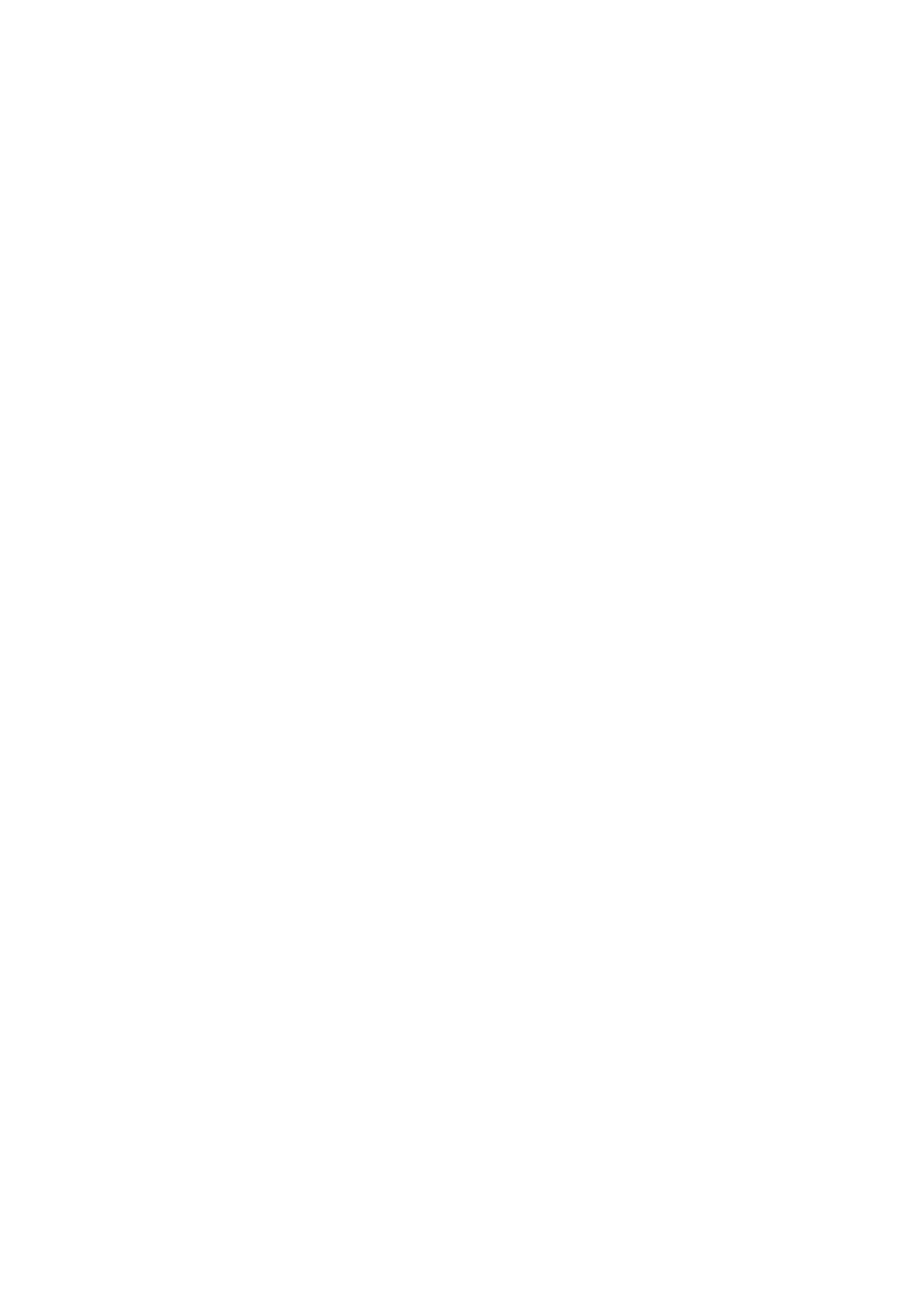# <span id="page-9-0"></span>**EXECUTIVE SUMMARY**

This report assesses and identifies policies, strategies and initiatives led by the Tanzanian government to address the impact of climate change in agriculture. Agriculture supports 80 percent of the population and is therefore the main contributor to the country's economy. Hence, any negative impact resulting from climate change would have a significant effect on the country's economy and community livelihoods.

The greenhouse gas emissions in Tanzania are reported to be mainly from land use, land use change and forestry (87 percent), with energy and agriculture ranking second and third (6 percent and 5.68 percent respectively). The expected growth in the agricultural sector may trigger an increase in greenhouse gas emissions which might surpass other sectors. Currently natural forests and woodlands are being rapidly converted into agricultural land. The rate of deforestation reported by the government is currently 400 000 ha/year and the agricultural sector is a key contributor to deforestation and forest degradation.

The policy framework for mainstreaming climate change in agriculture and forestry policies, strategies and programmes is in place. In terms of climate change mitigation, the forest sector is more advanced than the agricultural sector, thanks to REDD+ Readiness and the National Forest Inventory activities. Some lessons and achievements from the forest sector can provide guidance to the other sectors; including the establishment of the National Carbon Monitoring Centre and the road map for establishing the Reference Emission Levels/Forest reference Levels. In the agricultural sector, important steps have been taken in resilience building and climate change adaptation by launching and planning the implementation of the Agriculture Climate Resilience Plan.

**Keywords:** agriculture, greenhouse gas emissions, climate change mitigation, adaptation to climate change, food security, climate-smart agriculture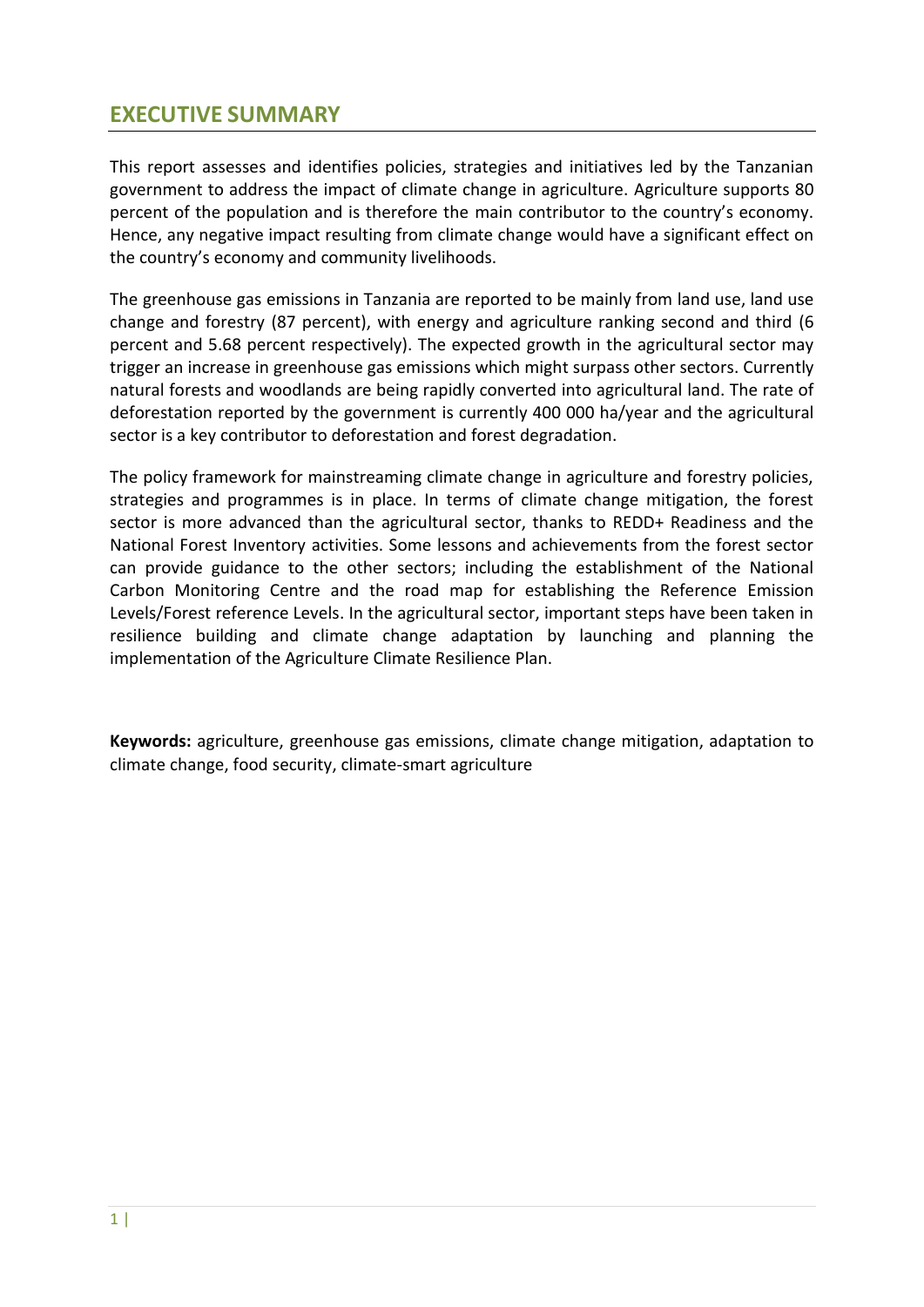# <span id="page-10-0"></span>**INTRODUCTION**

Tanzania has been a signatory to the United Nations Framework Convention on Climate Change (UNFCCC) since 1992. It has undertaken various initiatives at local and international level to affirm its commitment to combat the impacts of climate change, including efforts leading to the reduction of greenhouse gases (GHG). In 2003, Tanzania submitted its initial communication on the status of GHG emissions in the country. Understanding such a status is important as it can be used as a basis for targeting reductions. However, regular estimation of emissions has been a challenge. Until now the country has not submitted the latest GHG emission levels due to various reasons, mostly associated with the methodological approach and other constraints.

Tanzania is one of two countries that participated in the implementation of the pilot projects led by Food and Agriculture Organization of the United Nations (FAO) under the MICCA Programme. In Tanzania, the MICCA pilot project (2011–2014) was implemented in collaboration with the World Agroforestry Centre (ICRAF), CARE International Tanzania and FAO. The pilot project site is located in the Morogoro region, on the southern slopes of the Uluguru Mountains.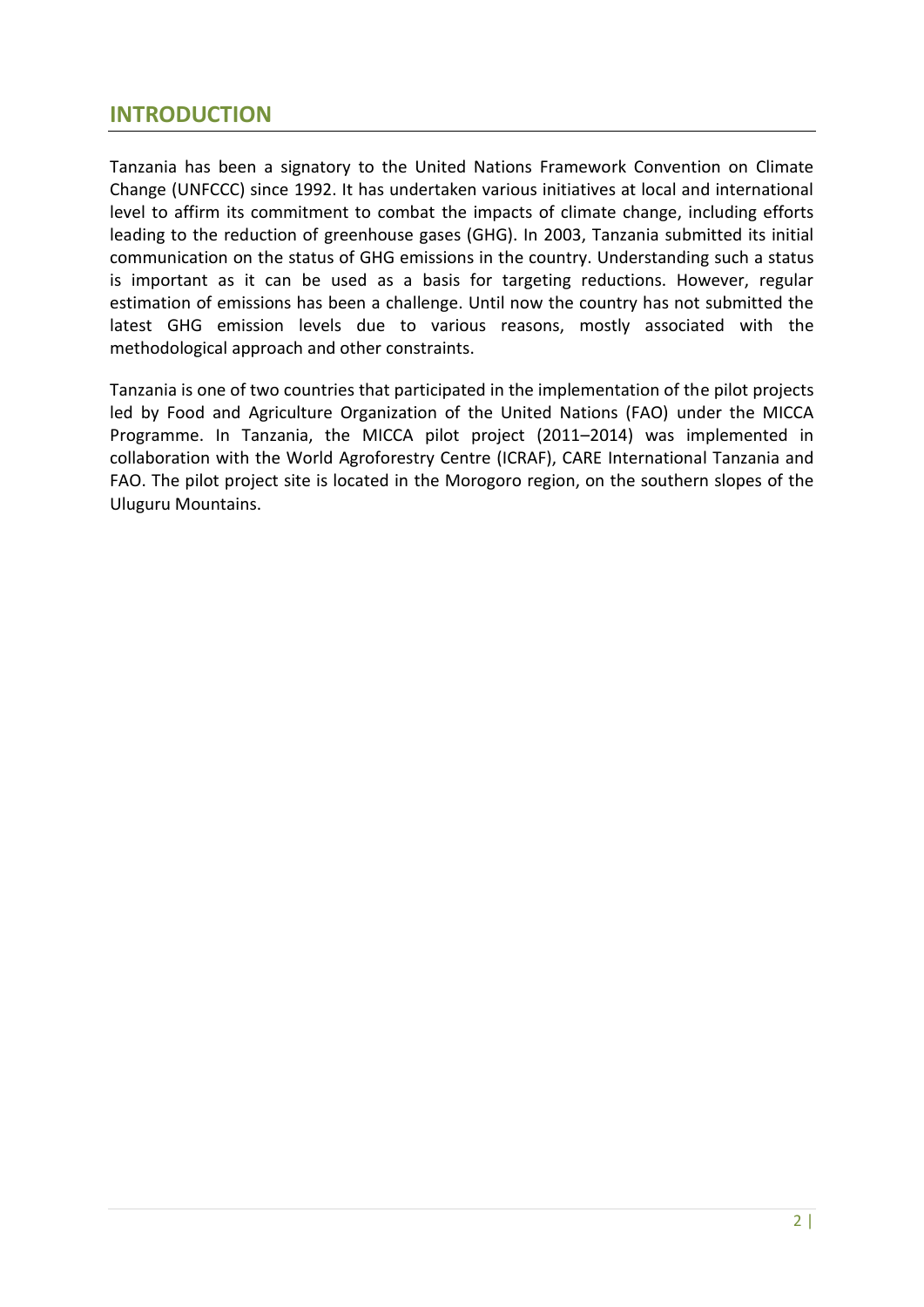## <span id="page-11-1"></span><span id="page-11-0"></span>**1.1 Objectives of the Country Review**

Two major components of the MICCA pilot project in Tanzania were an assessment of GHG emissions in smallholder farming systems, and a climate-smart agriculture pilot project at local level. Similar studies are very rare in Tanzania and tend to be conducted in an isolated manner. The efforts to aggregate lessons and information from these studies are vital in compiling country-specific emission levels and recommendations for carbon reduction options.

This review looks at the status of GHG emissions in the agricultural sector. The main objective is to define the proposed climate change adaptation and mitigation options by reviewing the policies and initiatives in the country to see what the enabling environment is for climate-smart agricultural planning in Tanzania.

## <span id="page-11-2"></span>**1.2 Climate Change and Tanzanian Agriculture**

#### **Background**

Tanzania is located in Eastern Africa between 29 $^0$ –41 $^0$  E and 1 $^0$ –12 $^0$  S (URT, 2007). It covers an area of 95 million ha, of which 44 million ha is suitable for agriculture. It has a population of almost 45 million with current GDP of \$74 billion and per capita income of \$599 (Watkiss *et al.,* 2011; URT, 2012). Agriculture is the mainstay of the country's economy contributing to 25 percent of the GDP and employs 80 percent of the workforce. Only 23 percent of the arable land is currently put into use and the majority of the users are the smallholder farmers (85 percent) with an average plot size of 0.2–2 ha (Lyimo, 2011). Shifting cultivation is very predominant in most parts of the country. Policy frameworks on the agricultural sector provide momentum towards addressing good agricultural practices (URT, 2013b).

Low mechanization and the use of a hand hoe in crop farming is the most common farming system carried out by smallholder farmers in Tanzania. A growing trend towards mechanization has however very recently become evident due to significant government efforts. These have included reducing import taxes for agricultural machinery such as tractors. Furthermore, the government of Tanzania through '*Kilimo Kwanza*' (Simply Agriculture First) has made an additional push into mechanization by widespread importation of tractors and other farm equipment. This has made the farming tools readily available and thus triggered more to the current demand and usage. Currently, 64 percent of farmers use the hand hoe, 24 percent draught animal power and 12 percent tractors. Annual demand and implementation for *single axle* tractor has risen to a range of 1 500–1 800 while the *double axle* tractor power is 1 500–2 000 (Lyimo, 2011).

Moreover, the government has established Agricultural Inputs Trust Fund (AGITF) to provide long term and affordable loans for agricultural machinery to individual farmers, farmers groups and private entities.

Rain-fed agriculture is the dominant type across all agro-ecological zones where unimodal and bimodal rains are experienced. The utilization of the irrigation potentials of various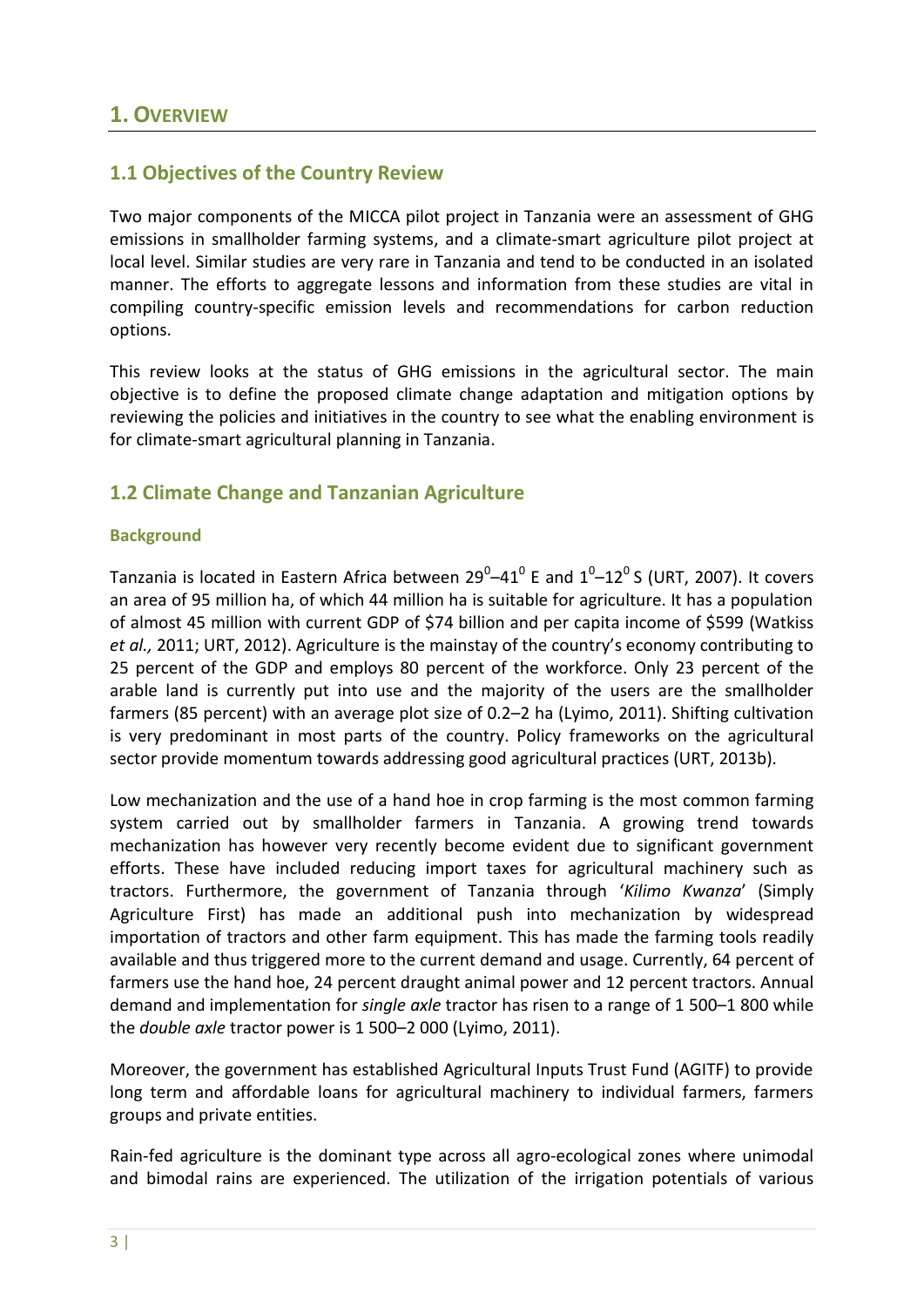existing water bodies and storm water is still very low. Only five percent of the potential irrigation land has been put into use, mostly from traditional irrigation systems. The potential of major river basins and wetlands has not yet been fully utilized for irrigation. Low investment and inadequate policy support is holding back irrigation in spite of the country's large resources of water bodies. Despite the launching of the National Irrigation Master Plan (NIMP) in 2002 (URT, 2002), only 450,392 ha were set up by 2013 out of the 29 million ha identified. Fertilizer use is still very low in Tanzania. This is a key feature experienced in the whole of sub-Saharan Africa (Figure 1). Inadequate efforts by farmers to sustain soil fertility and low input of fertilizer have led to poor crop yield. The government of Tanzania has put in place a fertilizer voucher subsidy program to make leverage efforts. It has also established the Tanzania Fertilizer Regulatory Authority (TFRA), which is responsible for regulating and facilitating fertilizer import, distribution and quality monitoring. Among the bottlenecks of low fertilizer use in Tanzania are farmers' bad experiences in the 60s and 70s which led to the perception that inorganic fertilizer destroys the soil. Extension packages have tried to disprove this perception but it is still widely maintained by farmers in most parts of the country. Overall, this translates into to very low input of chemical fertilizers into the agricultural soils, which in turn reduces the quantity of GHG emissions.



<span id="page-12-0"></span>**Figure 1**: Fertilizer consumption in Tanzania 1970–2004

Source: Morris *et al*. 2011

The use of improved seed is still uncommon in Tanzania. Several varieties of drought and disease tolerant food crops have been made available to improve yield. The Agricultural Research Institutes (ARI) breeding programs within the Ministry of Agriculture, Food Security and Cooperatives (MAFC) and in collaboration with regional and international seed companies and research institutions have witnessed the release of many varieties suitable for Tanzania. In rural areas, a program on producing quality seeds was led by MAFC and its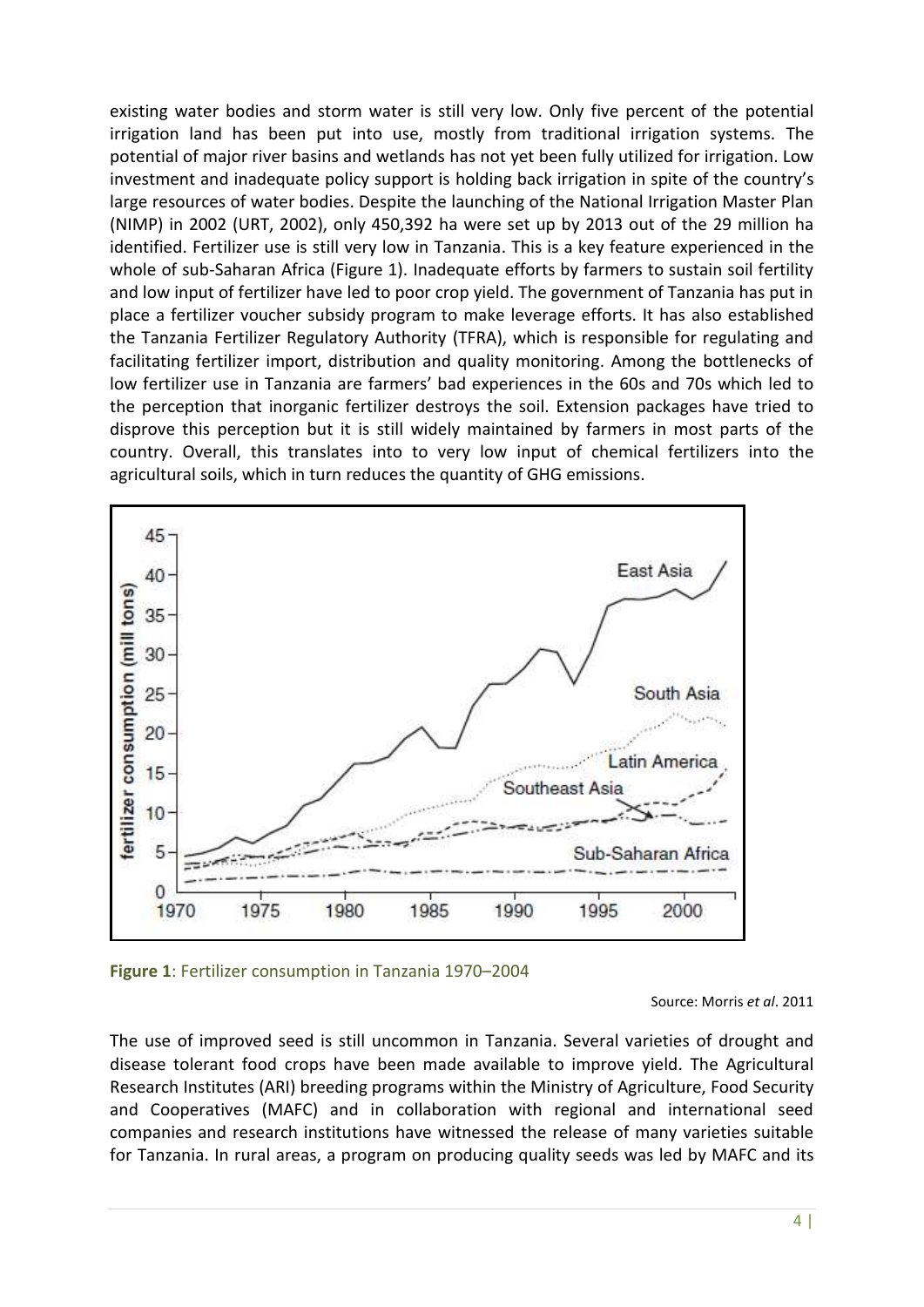respective ARIs. However, most farmers still keep and recycle traditional stocks despite their low yield.

Increasing the decentralization and network of protected areas in Tanzania has been carried out as part of the efforts to address over–exploitation of forests (Kajembe *et al.,* 2008; URT, 2009a). While the state increased its grip on protected areas with strict rules and regulation (Mpanda *et al*., 2011; URT, 2002), it also introduced participatory forest management (PFM) through joint forest management (JFM) for state owned forests and community based forest management (CBFM) for community owned forests (Blomley *et al.,* 2008). By 2008 about 2 328 villages in Tanzania were involved in PFM, out of which 1 457 villages engaged in CBFM (URT, 2008). At one point the country was considered by many as a leader in PFM in Africa. As decentralization and institutionalization of PFM were parallel through policy reforms and ground testing, both positive and negative lessons were learnt. Issues such as improved forest resources (e.g. Mbwambo et al 2012) have been observed, while unclear benefit sharing and the denial of access to resources for adjacent forest communities were reported (Jambiya and Sosovele, 2001). In conclusion, good governance and strong institutional function is the key to proper management regardless of the ownership (Mpanda *et al.,* 2011; Mbwambo *et al.,* 2012).

Forests and woodlands that are under a certain form of protection such as CBFMs and private and state owned forests are in a better condition than those in other all-purpose lands and unprotected areas that have been neglected and heavily exploited. Pressure has been put on forests by settlement and agricultural expansion, overgrazing, firewood and charcoal production, uncontrolled fires, timber extraction, development of infrastructure/industry, mining, refugees and most recently the introduction of large scale cultivation of bio-fuel crops (URT, 2013a).

#### **Climate Change and Agriculture in Tanzania**

In Tanzania, deforestation, at its worst has been estimated at reaching 400,000 ha per annum (URT, 2013a). A large part of this land is being converted to other land uses such as agriculture, especially through shifting cultivation. This change of land use and associated disturbances in the forests are responsible for GHG emissions. Land use change and forestry (LUCF) is the major contributor of GHG emissions in Tanzania and accounts for 87 percent of emissions (URT, 2003). Tackling deforestation and land use change is likely to depend on interventions on the drivers, mainly in the agricultural sector. Agriculture is the mainstay of the country's economy contributing to 25 percent of the GDP and employing 80 percent of the workforce. Only 23 percent of arable land is currently put into use and the majority of the users are smallholder farmers (85 percent) with an average plot size of 0.2–2ha. Shifting cultivation is very predominant in most parts of the country. Policy frameworks in the agricultural sector are in place for addressing good agricultural practices (URT, 2013b). Good governance and strong institutional function are essential in proper land management regardless of the ownership (Mpanda et *al., 2011*; Mbwambo *et al*., 2012). Tanzania has over 14 000 villages; however, only 1 200 of them have land use plans. This highlights why land management and sustainability have been a problem. Villages with operational land use plans have proved to be a solution in the adoption of climate-smart agricultural practices by controlling their land use and minimizing the abuse of local ecosystem services.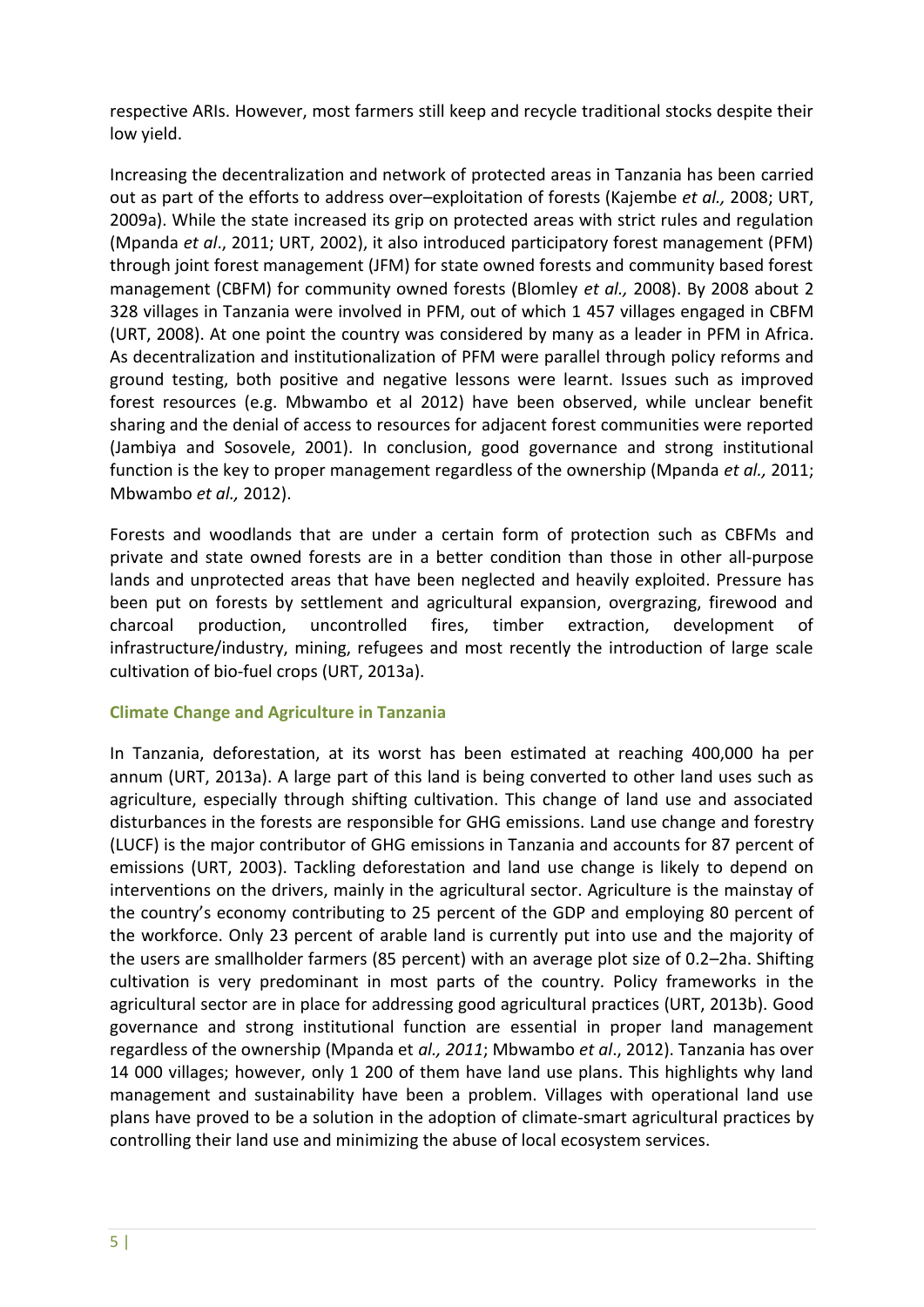In general, agricultural production in Tanzania is less mechanized and a large part is controlled by smallholder farmers. Under the smallholder setting, agriculture is still at subsistence level characterized by very low inputs and thus very low productivity. In order to improve agricultural productivity the government of Tanzania set out a sector strategy stating that by the year 2025, agriculture should be modernized, commercialized, highly productive and profitable and should utilize natural resources sustainably. Such a strategy has the potential to have the following impact on GHG emissions:

- Increased input of fertilizers and energy resulting in higher emissions as production per ha increases.
- Increased export market, as non-domestic markets are sought, potentially resulting in higher emissions from the transport and processing sectored emissions.
- The reduction of cultivated land expansion, as agriculture modernizes, potential movement to larger scale farms with an increase in productivity per ha, thus reducing GHG emissions.

A low carbon agricultural development pathway advocated by the policy framework to contribute to adaptation and mitigation of climate change is yet to be realized at grassroots level (Watkiss *et al*., 2011). This would aim to both improve agricultural productivity as well as reduce GHG emissions. Furthermore, attempts to estimate GHG emissions in Tanzania need to take into account the difficulties in place to obtain accurate information due to uncertainties and scattered individual estimates. This is essential following the commitments Tanzania has made to the international community regarding the environment and climate change related agreements (Table 1).

| S/n            | <b>International Agreements</b>                                                                         | <b>Rectification (year)</b> |
|----------------|---------------------------------------------------------------------------------------------------------|-----------------------------|
| 1              | The Basel Convention on the Control of Transboundary<br>Movements of Hazardous Waste and Their Disposal | 1989                        |
| $\overline{2}$ | Convention on Biological Diversity                                                                      | 1992                        |
| 3              | The United Nations Framework Convention on Climate<br>Change (UNFCCC)                                   | 1992                        |
| 4              | United Nations Convention to Combat Desertification<br>(UNCCD)                                          | 1994                        |
| 5              | The Kyoto Protocol                                                                                      | 1997                        |
| 6              | Stockholm Convention on Persistent Organic Pollutants                                                   | 2001                        |
| 7              | The Cartagena Protocol on Biosafety to the Convention<br>on Biological Diversity                        | 2000                        |

#### <span id="page-14-0"></span>**Table 1**: Climate change and other international agreements ratified by Tanzania

chen ofe imate-smart agriculture assessed. d Mitigation: The United Republic of Tanzania Source: *Agricultural Sector Five-Year Environmental Action Plan (SEAP) 2012–2017*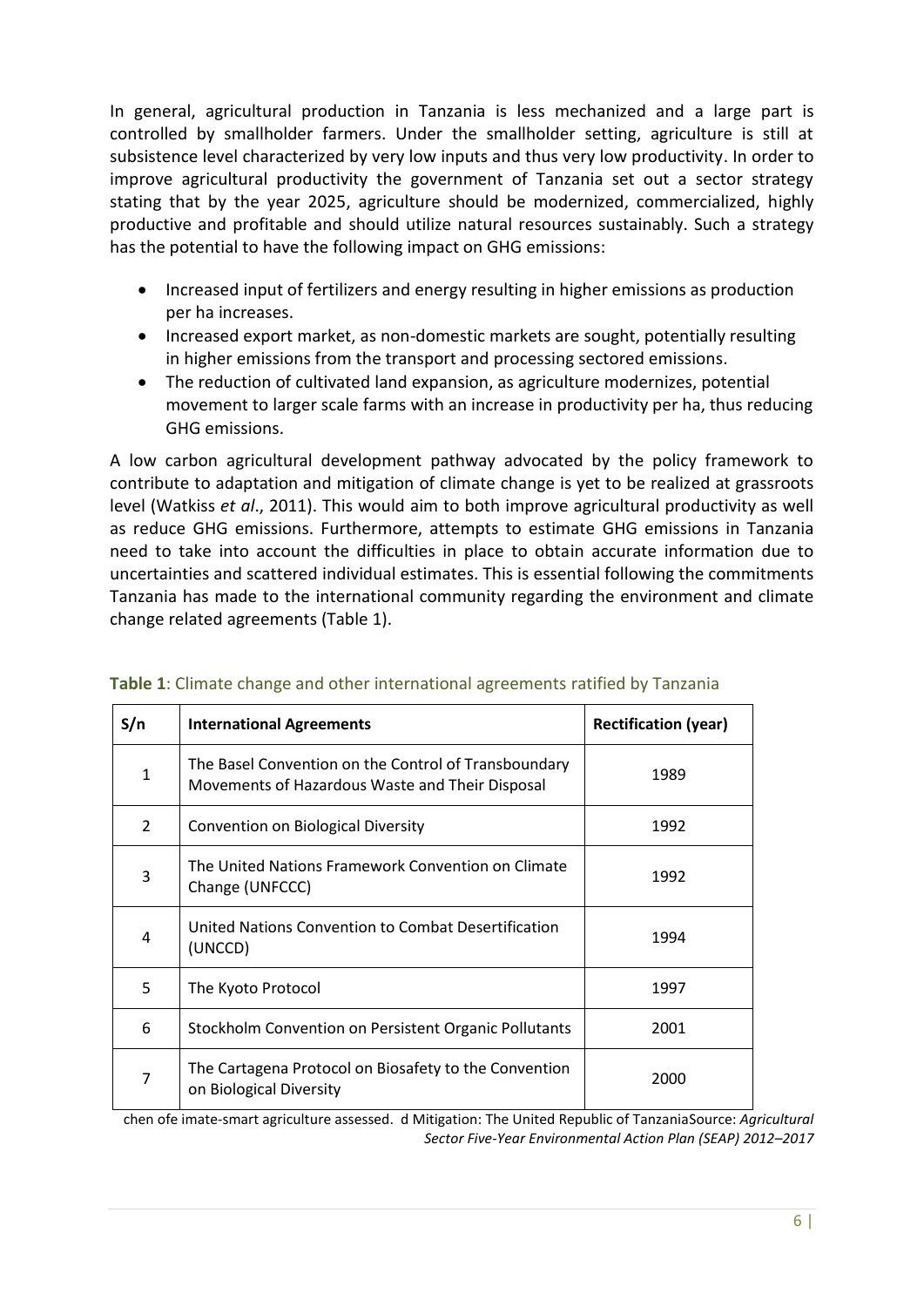## <span id="page-15-0"></span>**2. POLICY ENVIRONMENT FOR CLIMATE CHANGE AND AGRICULTURE**

The Tanzania government has put in place several policies, strategies and plans that are directly addressing issues pertaining to climate change and their impacts on various sectors. These sectors, which are highly affected by climate change, have put in place policy statements and directives that seek to provide the solutions to the impacts of climate change. These policies, strategies and plans further provide policy directives, guidelines and steps towards addressing adaptation and mitigation priorities by the various sectors that are affected by climate change.

## <span id="page-15-1"></span>**2.1 Tanzania Development Vision 2025**

Tanzania has put forward its Development Vision 2025 to foster its development agenda. Five key thrusts have been identified for emphasis in the Vision 2025, including;

- High quality livelihoods
- Peace, stability and unity
- Good governance
- A well-educated and learned society
- A competitive economy capable of producing sustainable growth and shared benefits

This vision is at the centre of the economic and social development of the country and provides the country's long term strategic focus. All other government policies and programs are expected to fall in line with this vision. For instance, climate change impacts, which cut across all the five thrusts are supposed to be addressed by each sector.

### <span id="page-15-2"></span>**2.2 National Environmental Policy of 1997**

National Environmental Policy (NEP) is the umbrella policy where general directives in natural resource management are built. Climate change, as one of the cross cutting issues in natural resources management, is thus embedded in this umbrella policy. Therefore, only one Climate Change Strategy exists in the country to enforce and operationalize climaterelated issues of concern as directed by this NEP and its 2004 Environmental Management Act (EMA). Other line sectors, which are directly or indirectly interacting with NEP and EMA, have their own policies, acts, guidelines and strategies.

A particular emphasis of the NEP is the commitment of the government of Tanzania to address issues that are man-made and that go beyond country boundaries. All these conventions address issues caused by an increase in the emission of GHGs. It further highlights the need to undertake studies on the climate for potential adoption and mitigation interventions.

As further explained in section 3.2 on NAPAs, the NEP 1997 conducted a vulnerability study on the impacts of climate change and variability, and hence these suggested intervention options should not jeopardize national development endeavours.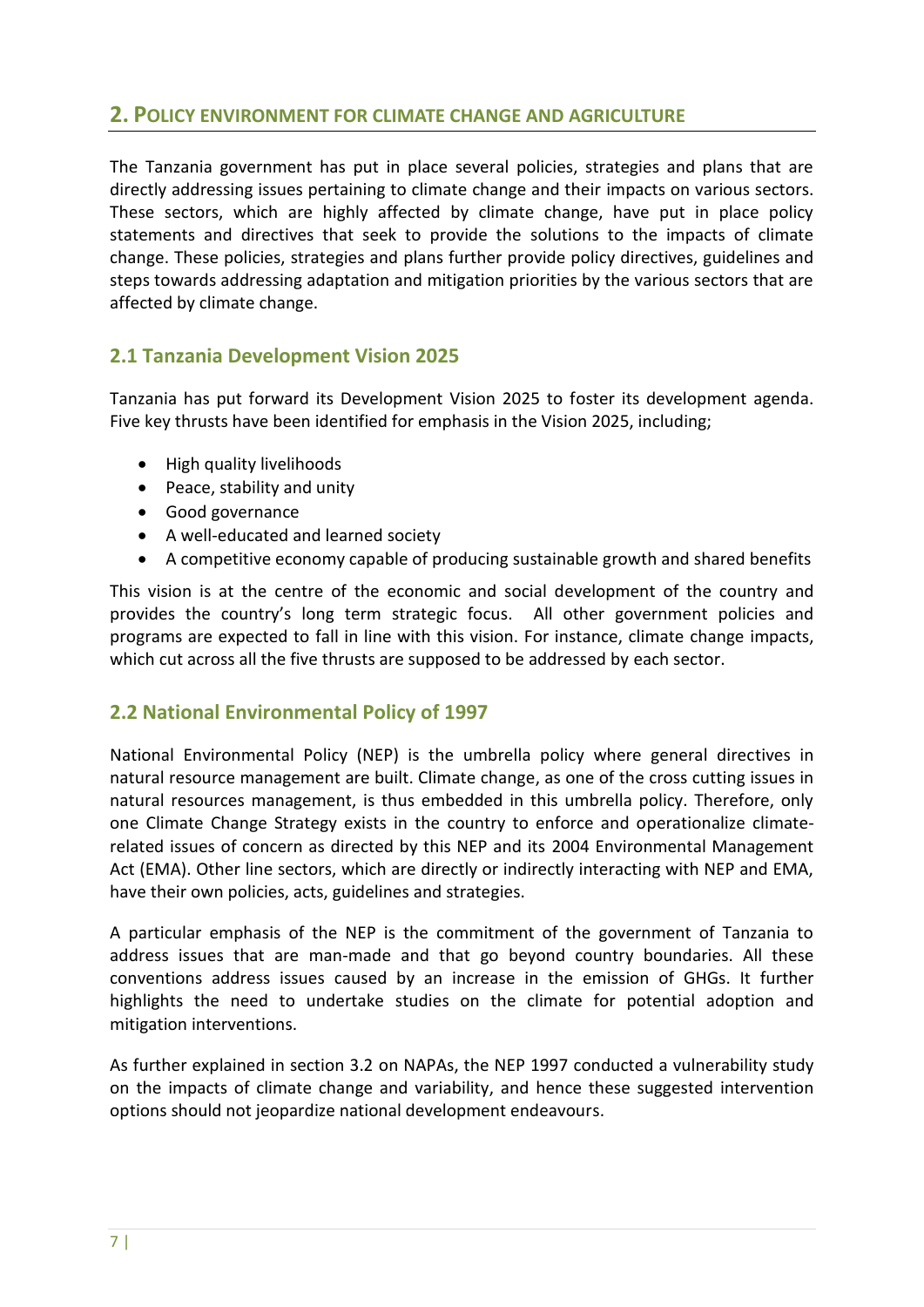# <span id="page-16-0"></span>**2.3 National Strategy for Growth and Reduction of Poverty (NSGRP II)**

**MKUKUTA II** (Swahili version of National Strategy for Growth and Reduction of Poverty, NSGRP II) was launched in July 2010 by the Ministry of Finance and Economic Affairs, as a guiding tool towards growth and enhancement of productivity in the country. This second phase is building on MKUKUTA I (2005) which was praised for its high achievement, though it lacked any mention of climate change. MKUKUTA II has addressed this error due to the fact that climate change has an enormous impact on people's livelihoods and therefore cannot be ignored. For instance, the country's droughts in 2005/06 affected millions of Tanzanians and had an estimated cost of at least one percent of GDP.

MKUKUTA II has three clusters, among which the first cluster is on '*Growth for Reduction of Income poverty*' which is the one concerned with climate change. This cluster has three broader outcomes and five goals. The fourth goal is "*ensuring food and nutrition security, environmental sustainability and climate change adaptation and mitigation*". The five operational targets/goals are in place:

- Pursuing sound macroeconomic management;
- Reducing income poverty through promoting inclusive, sustainable and employmentenhancing growth;
- Ensuring creation and sustainability of productive and decent employment, especially for women, youth and people with disabilities;
- Ensuring food and nutrition security, environmental sustainability and climate change adaptation and mitigation; and
- Leveraging returns on national resources to enhance growth and benefits for the country and communities, especially in rural areas.

Several cluster strategies to operationalize goal number IV have been put in place, including:

- Supporting research in introducing and promoting adoption of crops, livestock & fish varieties and breeds suited to adverse conditions brought about by climate change;
- Applying technologies in pest & disease management (IPM, breeding, biotechnology);
- Increasing farmers, livestock farmers, fishers and aqua farmers' awareness on the full impacts of climate change on agriculture;
- Designing sustainable crop production and farming systems reflective of climate change scenarios such as breeding pest resistant crops and livestock;
- Increasing carbon sequestration on farms through reduced tillage, high carbon crops and agroforestry;
- Improving soil and water conservation measures including irrigation development.
- Providing specific adaptation and mitigation options according to regional conditions.
- Strengthening weather projection and early warning systems;
- Facilitating development of market-based financing mechanisms for climate change mitigation and adaptation and leveraging private sector resources;
- Supporting accelerated development and deployment of new technologies that ensure adaptation and mitigation actions; and
- Enhancing policy research, knowledge and capacity building in areas of climate change and its impacts.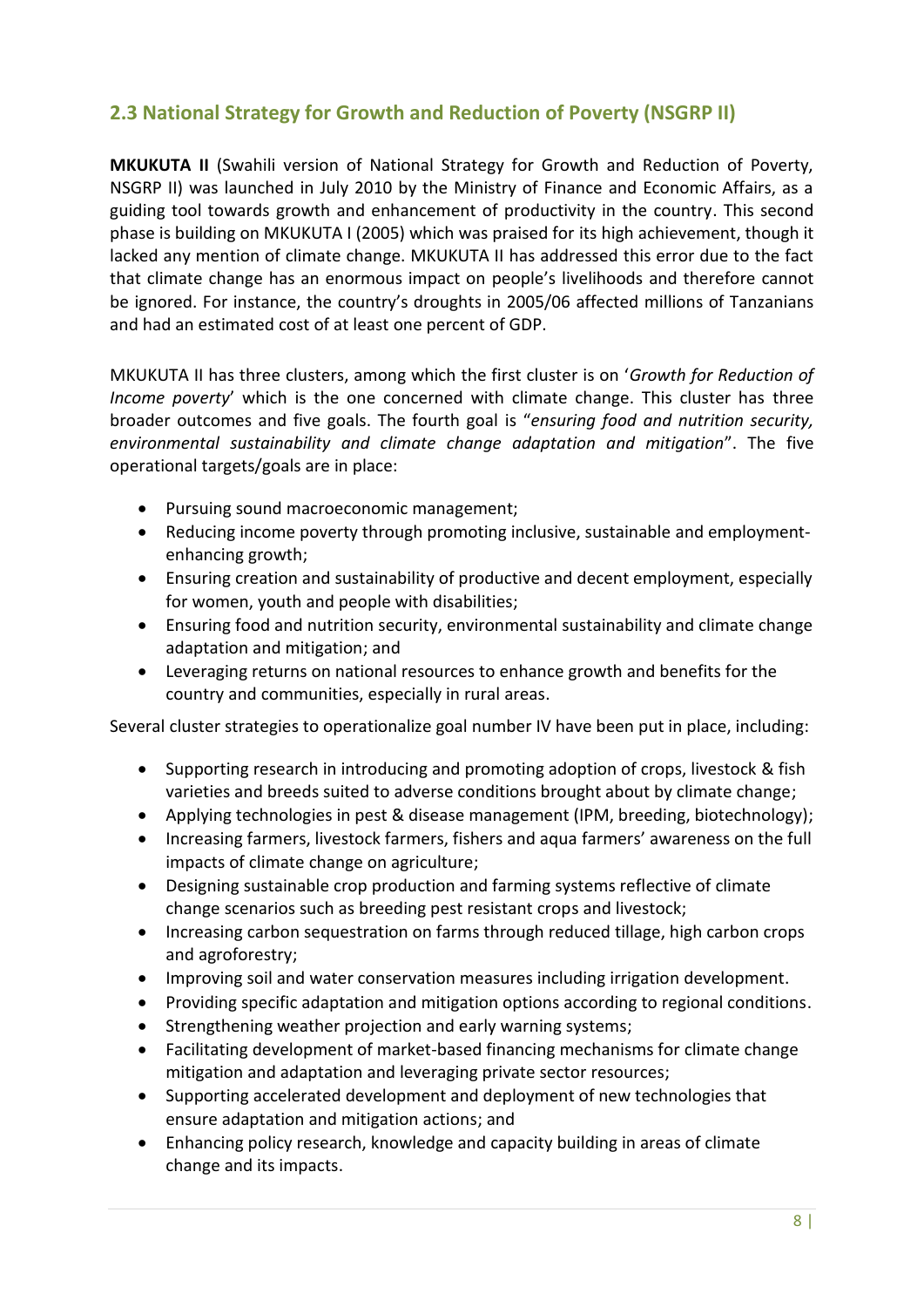Therefore, MKUKUTA II laid a foundation to which climate change issues are articulated in the government policies and strategies that aims to improve livelihoods and increase incomes.

## <span id="page-17-0"></span>**2.4 Agricultural Environmental Action Plan (2011–2017)**

Agricultural Environmental Action Plan (AEAP) was prepared by MAFC as a way of mainstreaming the environmental protection in their development planning and project implementation. This reinforces the Environmental Management Act (2004) and it was further prepared as a requirement by the General Budget Support Performance Framework in 2010. Management of natural resources in the agricultural sector have been the main emphasis for action. Key issues identified for intervention related to mitigation include:

- land degradation due to deforestation and livestock overgrazing; and
- lack of agricultural land use management plans.

The AEAP was structured to address impacts of climate change through joint efforts with other sectors including the livestock and forestry sector.

## <span id="page-17-1"></span>**2.5 Revised National Forest Policy (2012 draft)**

The draft version of the revised Forest Policy reiterates how forests will be affected as climate is projected to change towards drier regimes. Key policy areas relevant to climate change include Forest Land Management and Ecosystem Conservation and Management. Several policy statements related to climate change and REDD+ have been established. These policy statements are instrumental in putting forward the roadmap for engagement in activities beyond forests to address both mitigation and adaptation measures.

Policy statement 32 states that research into forestry and development will be strengthened as a basis for the sustainable development and management of the forest sector. The preceding policy directive emphasises that high priority will be given to understanding the effects of climate change on forests and the environment and the measures needed to adapt to and mitigate climate change. This provides the legal basis on which in-depth research on climate change issues can be strengthened and can thus support other initiatives in place. This extends to forest users and their economic activities such as agriculture which is by far the greatest pressure through forest encroachment.

Interventions advocated by the *draft* forest policy deal with mitigation and adaptation. Activities such as reforestation, afforestation and enrichment planting to fill vegetation gaps directly contribute to mitigation. Activities relating to the use of efficient cooking stoves, efficient charcoal kilns and agroforestry in adjacent local communities are adaptation strategies that also reduce the GHG emission.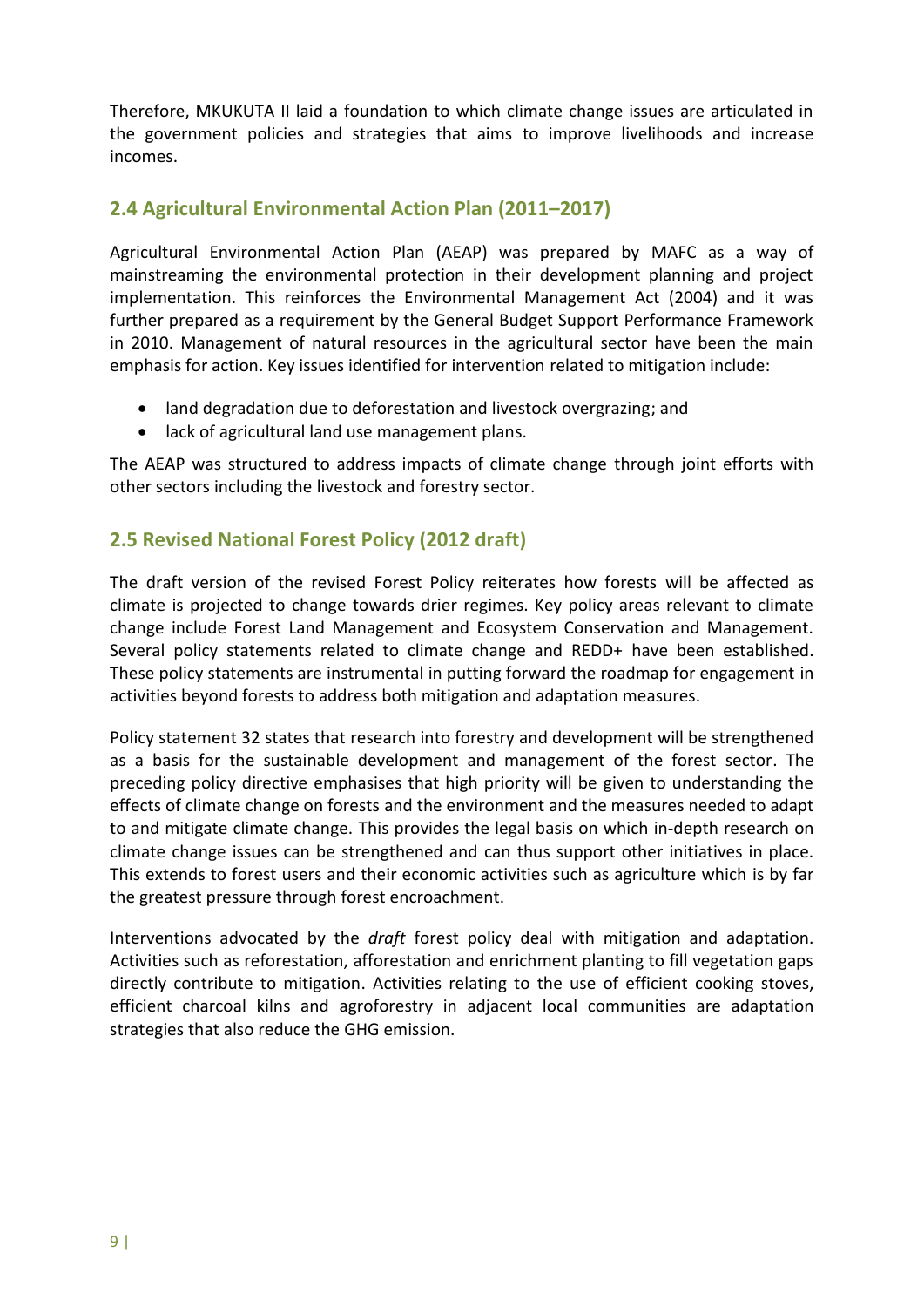## <span id="page-18-0"></span>**2.6 National Climate Change Strategy 2012**

Launched in 2012, the National Climate Change Strategy (NCCS) in Tanzania covers a broader natural resource base in addressing issues pertaining to climate change. It covers interventions in adaptation, mitigation and cross-cutting issues that are affecting the social, economic and physical environment. The main goal of the strategy is to enable Tanzania to efficiently adapt to climate change and participate in global efforts towards mitigation in order to achieve sustainable development. This goal is in-line with Tanzania Development Vision 2025 and other sectoral policies. The implementation arrangement for this NCCS will be based on the National Environmental ACT 2004. The National Climate Change Focal Point (NCCFP) is the overall coordinator of the implementation of the NCCS and is responsible for preparing climate change frameworks such as National Adaptation Plans (NAPs), NAMAs (Nationally Appropriate Mitigation Actions) and Monitoring and Evaluation.

The National Climate Change Steering Committee (NCCSC) and the National Climate Change Technical Committee (NCCTC) are cross-sectoral committees responsible for facilitating the implementation of the NCCS interventions in various sectors. The NCCSC is responsible for policy guidelines and ensuring the participation of various sectors. The NCCTC is responsible for providing technical advice to the NCCFP. The sectoral ministries and Local Government Authorities are responsible for reporting annually to the NCCFP, on the implementation of the NCCS so they can make this information available for public consumption.

At implementation level the NCCS has a special emphasis on the agricultural sector, its strategic goal being '*to enhance the resilience of the agricultural sector to climate change for sustainable livelihoods*'. Achieving this goal means following strategic objectives and interventions (Table 2) that are key in Tanzania's agricultural sector.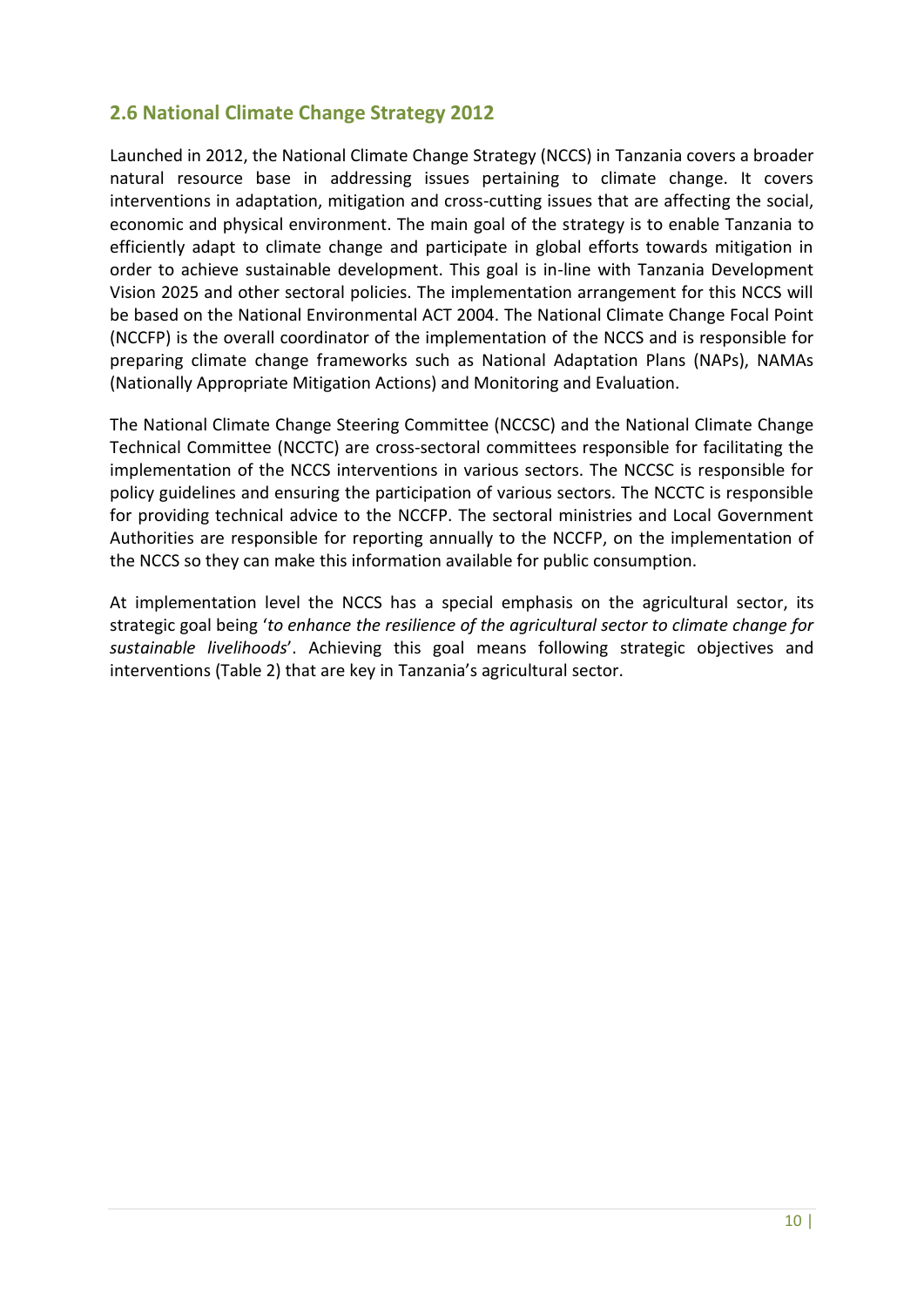| <b>Strategic statement</b>                                                                                                            | <b>Strategic objectives</b>                                                         | <b>Strategic interventions</b>                                                                                            |
|---------------------------------------------------------------------------------------------------------------------------------------|-------------------------------------------------------------------------------------|---------------------------------------------------------------------------------------------------------------------------|
| More than 80% of population<br>of Tanzania depend on climate<br>sensitive rain fed agriculture as<br>a source of livelihood. Reducing | To identify suitable crops<br>1)<br>for new agro-ecological<br>zones                | I. Assess crop vulnerability<br>and suitability for different<br>agro-ecological zone;                                    |
| vulnerability of the sector to<br>climate change will significantly<br>contribute to socio-economic                                   | 2) To promote appropriate<br>agricultural practices that<br>increase resilience to  | II. Promote early maturing and<br>drought tolerant crops;                                                                 |
| development and ensure food<br>security                                                                                               | climate change<br>3) To promote use of                                              | III. Strengthen weather<br>forecast information sharing<br>with farmers;                                                  |
|                                                                                                                                       | appropriate technologies<br>for production, processing,<br>storage and distribution | IV. Strengthen post-harvest<br>processes and promote<br>value addition;                                                   |
|                                                                                                                                       |                                                                                     | V. Address soil and land<br>degradation by promoting<br>improved soil and land<br>management<br>practices/techniques; and |
|                                                                                                                                       |                                                                                     | VI. Strengthen integrated pest<br>management techniques.                                                                  |

#### <span id="page-19-1"></span>**Table 2**: Adaptation strategy for the agricultural sector, Tanzania

Source: National Climate Change Strategy (2012).

The National Climate Change Strategy has been the main strategy document driving the implementation of the climate change and variability agenda as well as being responsible for guiding other sectoral strategies in this thematic area.

## <span id="page-19-0"></span>**2.7 National Agricultural Policy of 2013**

Development of the agricultural sector in Tanzania is founded on a base of natural resource management. The policy admits that there are a number of unsustainable farming methods and systems in the country that include deforestation, land clearing and bush fires, which also contribute to GHG emissions. The sustainable development of agriculture is a priority for the government of Tanzania and it should be based on safeguarding the environment. Agricultural intensification led by the government should entail a low carbon pathway in order to contribute to the mitigation of climate change. The following policy statements have been put forward by the government to address environmental and climate change issues pertaining to the agricultural sector:

- In collaboration with relevant ministries, coordination of sustainable environmental early warning and monitoring systems will be strengthened;
- The Government in collaboration with other stakeholders will strive to improve measures to adapt to the effects of climate change and deal with the risks involved;
- Public awareness on sustainable environmental conservation and environmentally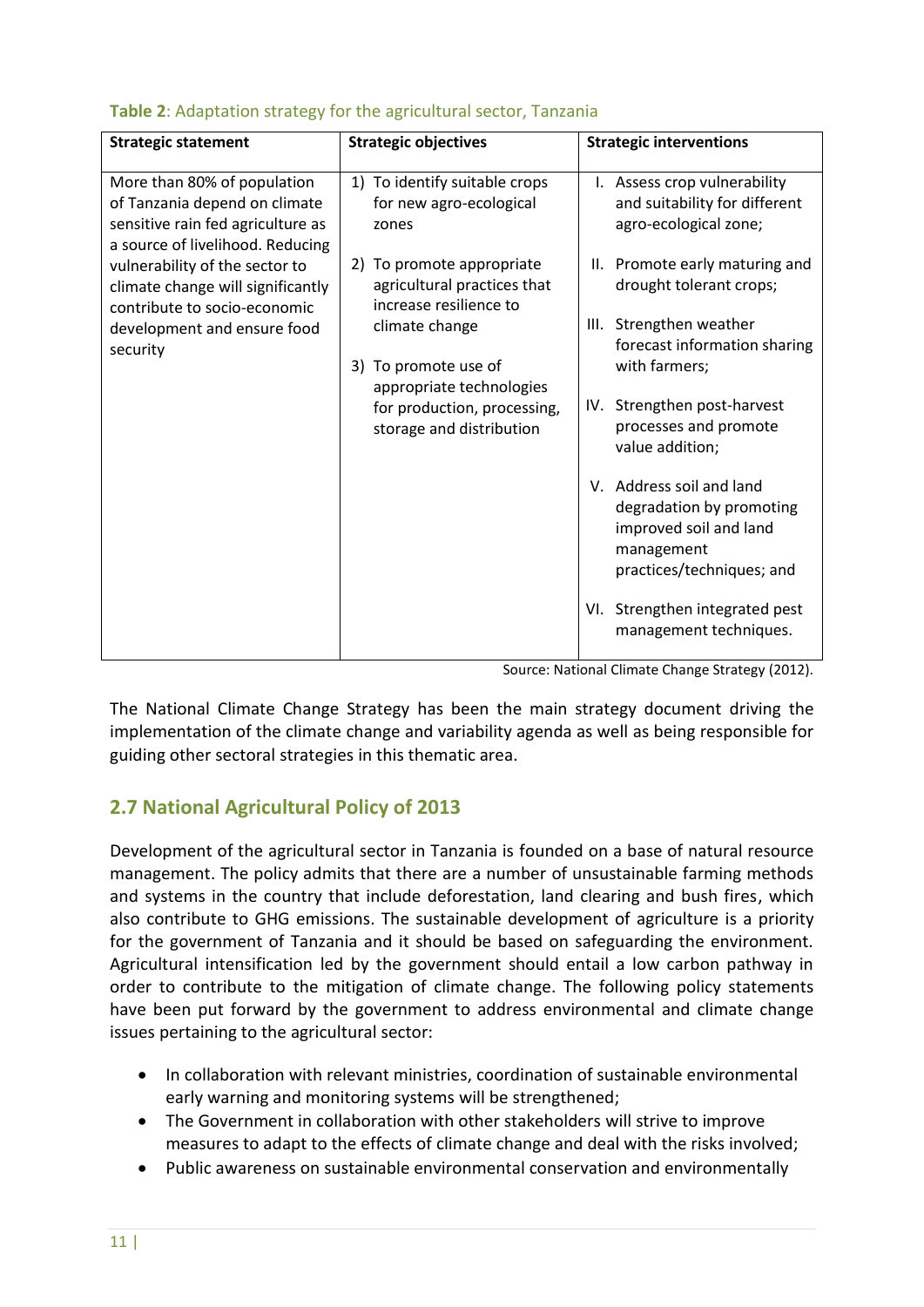friendly crop husbandry practices (sustainable agriculture) will be promoted;

- The Government will enforce environmental laws and regulations that minimize environmental degradation resulting from agricultural activities;
- Activities that enhance the carbon storage capacity such as conservation agriculture and agroforestry will be up-scaled;
- Public awareness of agriculture as a potential carbon sink and mechanism to benefit from the carbon market will be established according to international protocols; and
- Efficient use of renewable natural resources will be strengthened.

## <span id="page-20-0"></span>**2.8 The National REDD+ Strategy 2013**

The REDD+ institutionalization process in Tanzania could support the mainstreaming of sustainable agricultural practices. It seems to follow the same trend as PFM (Participatory Forest Management) but with a stronger incentive package attached and formalized (URT, 2013a).

Tanzania established a REDD+ Strategy in 2013 after a long process of consultations on how to address climate change mitigation in the forest sector. As part of the global efforts to reduce GHG emissions, the REDD+ package is a standalone effort focusing on the forestry sector. Institutionalization of the REDD+ initiative is based on the long term commitment of the Tanzanian government to forest management and to addressing issues of climate change. The REDD+ Strategy gives an additional thrust to forest policy on the management of forest resources in the country especially those on private, community and general land that previously received little attention from the government.

The REDD+ strategy identified eight key factors responsible for deforestation and forest degradation that need to be dealt with. These include:

- I. Charcoal and firewood demand for domestic and industrial use
- II. Illegal and unsustainable harvesting of forest products
- III. Forest fires
- IV. Agricultural expansion
- V. Overgrazing and nomadic pastoral practices
- VI. Infrastructure development
- VII. Settlement and resettlement
- VIII. Introduction of alien and invasive species

In making the REDD+ initiative ready for the implementation phase, two key instruments have been put in place with the assistance of a clear strategy:

- Establishment of the National Carbon Monitoring Centre (NCMC); and
- Establishment of the MRV system.

Furthermore, the REDD+ Strategy formulated an institutional arrangement for coordination of REDD+ activities that is entrenched in the existing government structure established by NEP (1997) and EMA (2004) on the coordination of climate change programs.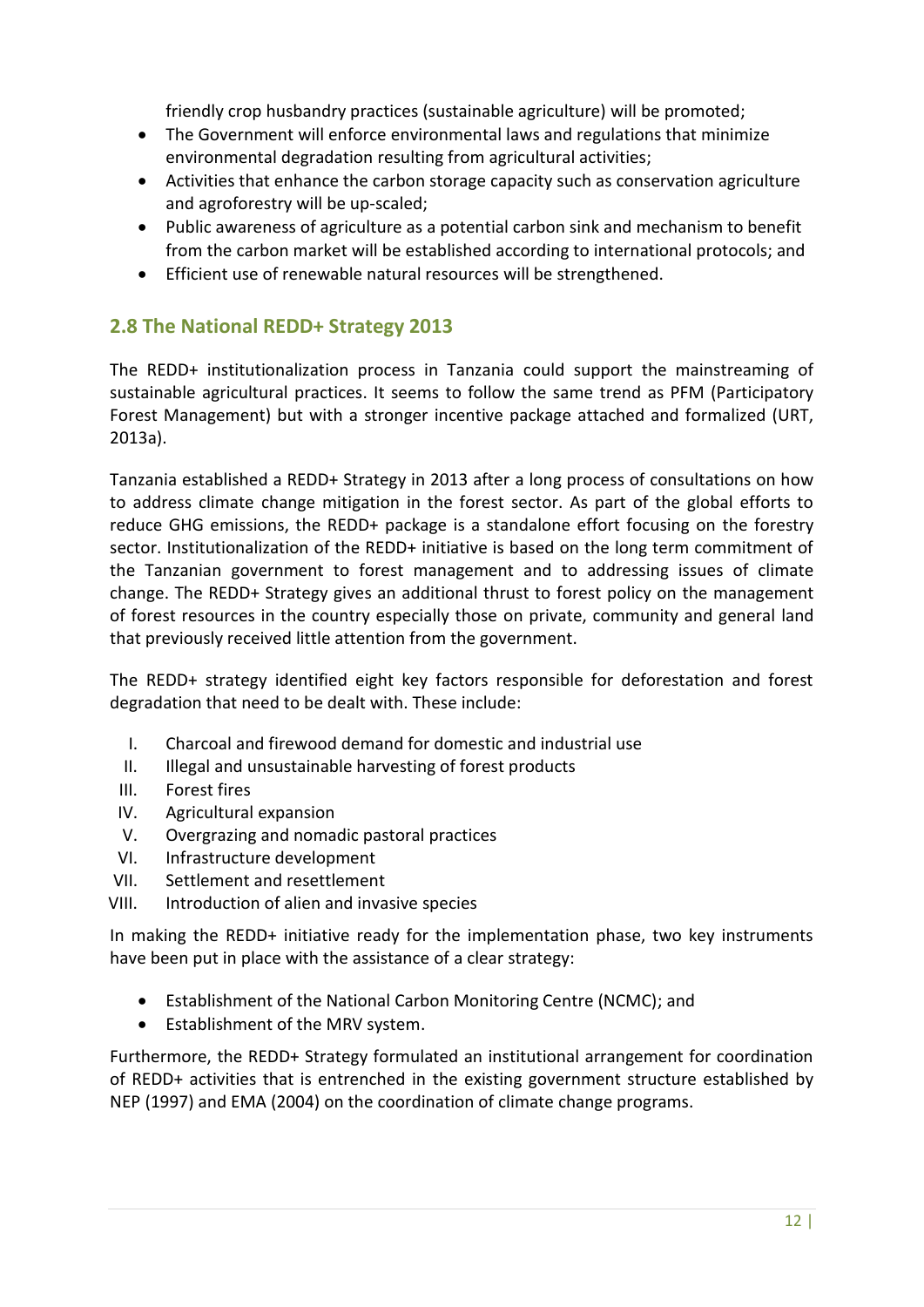# <span id="page-21-0"></span>**2.9 Agriculture Climate Resilience Plan (2014-2019)**

A new plan, the Agriculture Climate Resilience Plan (ACRP) was recently developed by the Tanzanian MAFC and signed in November 2014 covering the period 2014–2019. It seeks to:

- Respond to the most urgent impacts posed by climate change variability in the crop sub-sector;
- Mainstream climate change in agriculture policies, strategies, initiatives and plans; and
- Build the resilience of current crop productivity and future investment.

The main objective of the Plan is to provide Tanzania's agricultural sector and stakeholders with a roadmap for:

- implementing a participatory, risk-based approach to climate actions;
- developing time-bound, prioritized and targeted actions;
- identifying entry-points to mainstream climate change adaptation and mitigation;
- strengthening the institutional framework for addressing climate change issues; and
- leveraging additional financial resources from government, bilateral and international sources.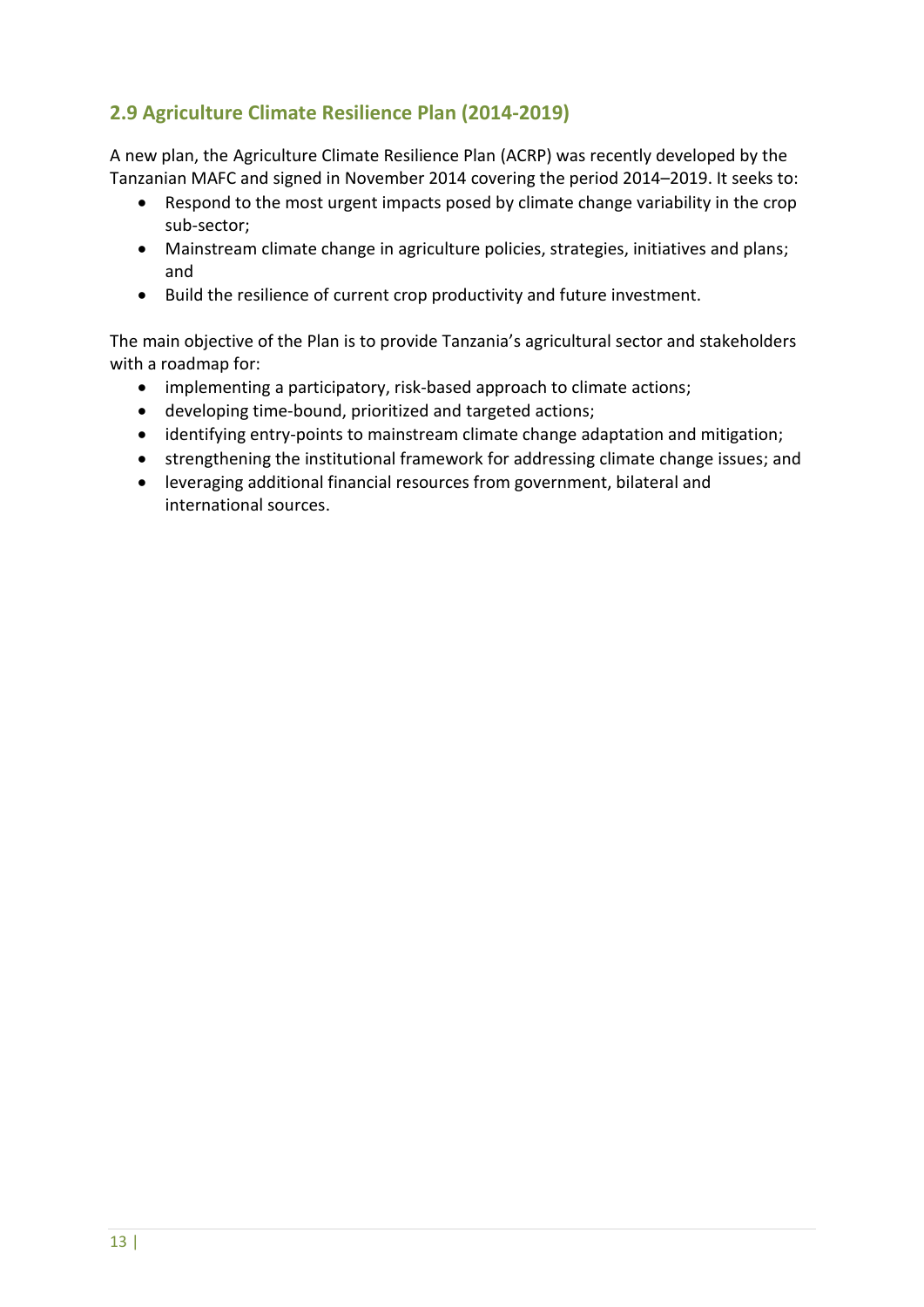# <span id="page-22-0"></span>**3. ADAPTATION AND MITIGATION TO CLIMATE CHANGE IN AGRICULTURE**

## <span id="page-22-1"></span>**3.1 Agricultural greenhouse gas emission estimates**

In Tanzania, deforestation and land use change contribute significantly to the GHG emissions, while the main agricultural GHG emissions are from enteric fermentation, rice cultivation and manure management.

Early attempts by Tanzania to undertake measurements of GHG emissions date back to the 1990s, when two studies were carried out:

- In 1993–1994, an inventory of GHG emissions, where the main GHGs studied were carbon dioxide (CO<sub>2</sub>), methane (CH<sub>4</sub>) and nitrous oxide (N<sub>2</sub>O), was funded through the Global Environmental Facility (GEF) by the United Nations Environmental Program (UNEP) and the Canadian IDRC (International Development Research Centre).
- In 1994–1995, technological and other options for GHG mitigation, mitigation cost analysis and other parameters were studied, funded by the German Technical Cooperation (GIZ).

Estimates were established for both direct GHGs such as  $CO<sub>2</sub>$ , CH<sub>4</sub> and N<sub>2</sub>O and indirect GHGs such as nitrogen oxides (NOx) and carbon monoxide (CO). The studies mentioned above were very important precursors to the official Tanzania GHG emissions reported to the UNFCCC in 2003 (URT, 2003).

According to the initial communication (URT, 2003), with data from 1990, higher GHG emissions per capita are from Land use Change and Forestry (87 percent). Of particular importance is agriculture which was ranked third in its contribution to GHG emissions in Tanzania by 5.7 percent on a sectoral basis as shown in Figure 2.



#### <span id="page-22-2"></span>**Figure 2:** Tanzanian GHG emissions by sector in 1990.

More recent estimates from FAOSTAT can be seen in Figure 3 below; Land use change and Forestry still have a higher percentage of emissions compared to Agriculture. However, it has decreased over the last decade due to efforts made in forest conservation and landscape management.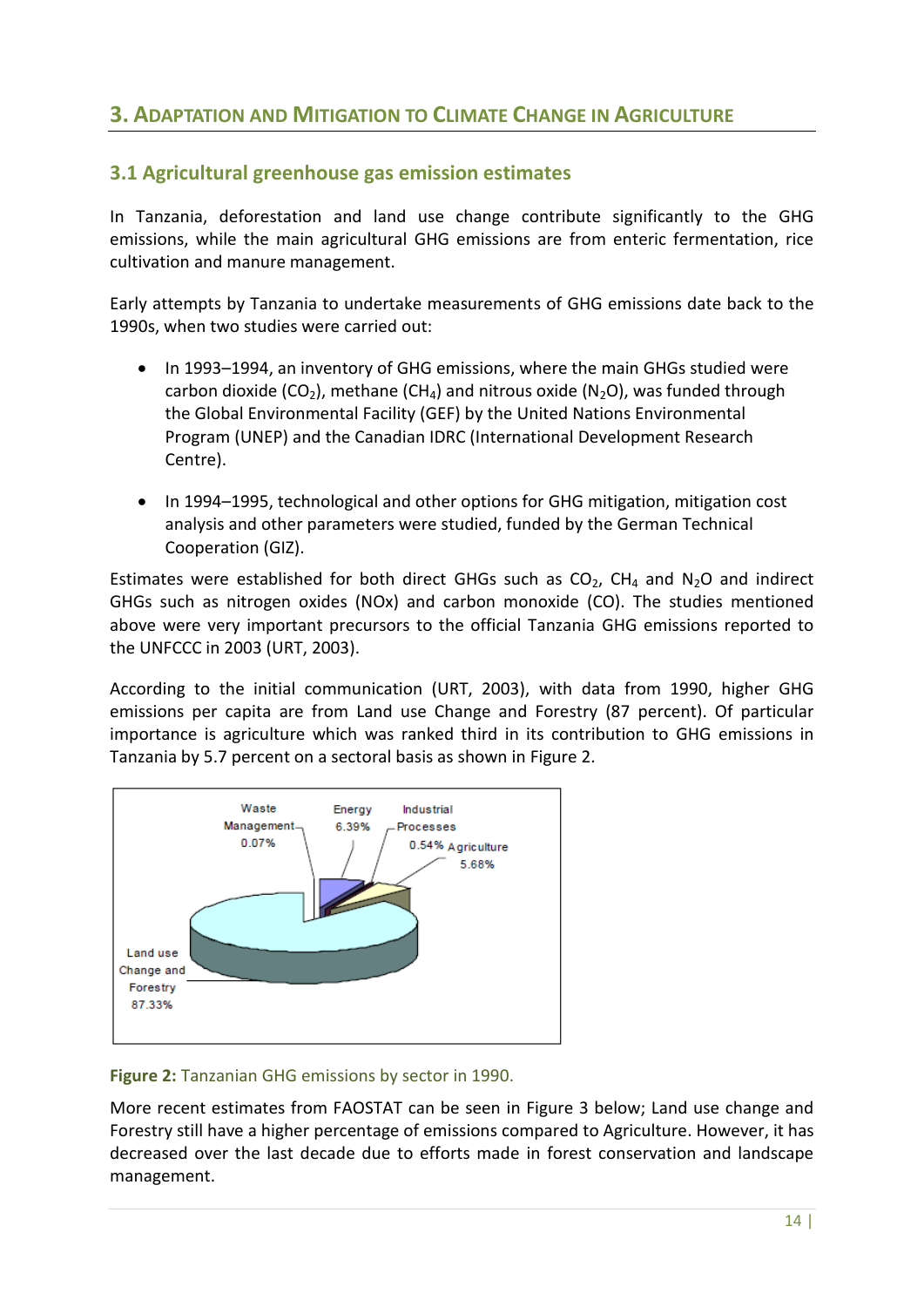

Source: FAOSTAT (2014)

#### <span id="page-23-0"></span>**Figure 3:** Tanzanian GHG emissions from the AFOLU sector in 2011.

In the previous graph, Land Use Change and Forestry (or FOLU) is made up of burning biomass, cropland, grassland and Net Forest Conversion (NFC). NFC represents the majority (86 percent) of all FOLU.

Regarding the agricultural sector, most GHG emissions are from agricultural soil emissions as shown in Figure 4 for 1990 and 1994 (42.1 and 38.7 percent, respectively). Agricultural soils take into account the application of synthetic fertilizers, manure applied to soils, manure left on pasture, crop residues and the cultivation of organic soils. Another important source is enteric fermentation from livestock (38.5 and 40.14 percent respectively). The rest of the agricultural sources contributed less than 32 percent. Since 2003, Tanzania has not updated its GHG emissions data due to reasons associated with unreliable data collection and compilation. Comprehensive country specific data is expected to be developed during the second UNFCCC communication.



Source: URT (2003). Initial national communication under the UNFCCC.

<span id="page-23-1"></span>**Figure 4:** GHG emissions within the agricultural sector in 1990 and 1994 respectively.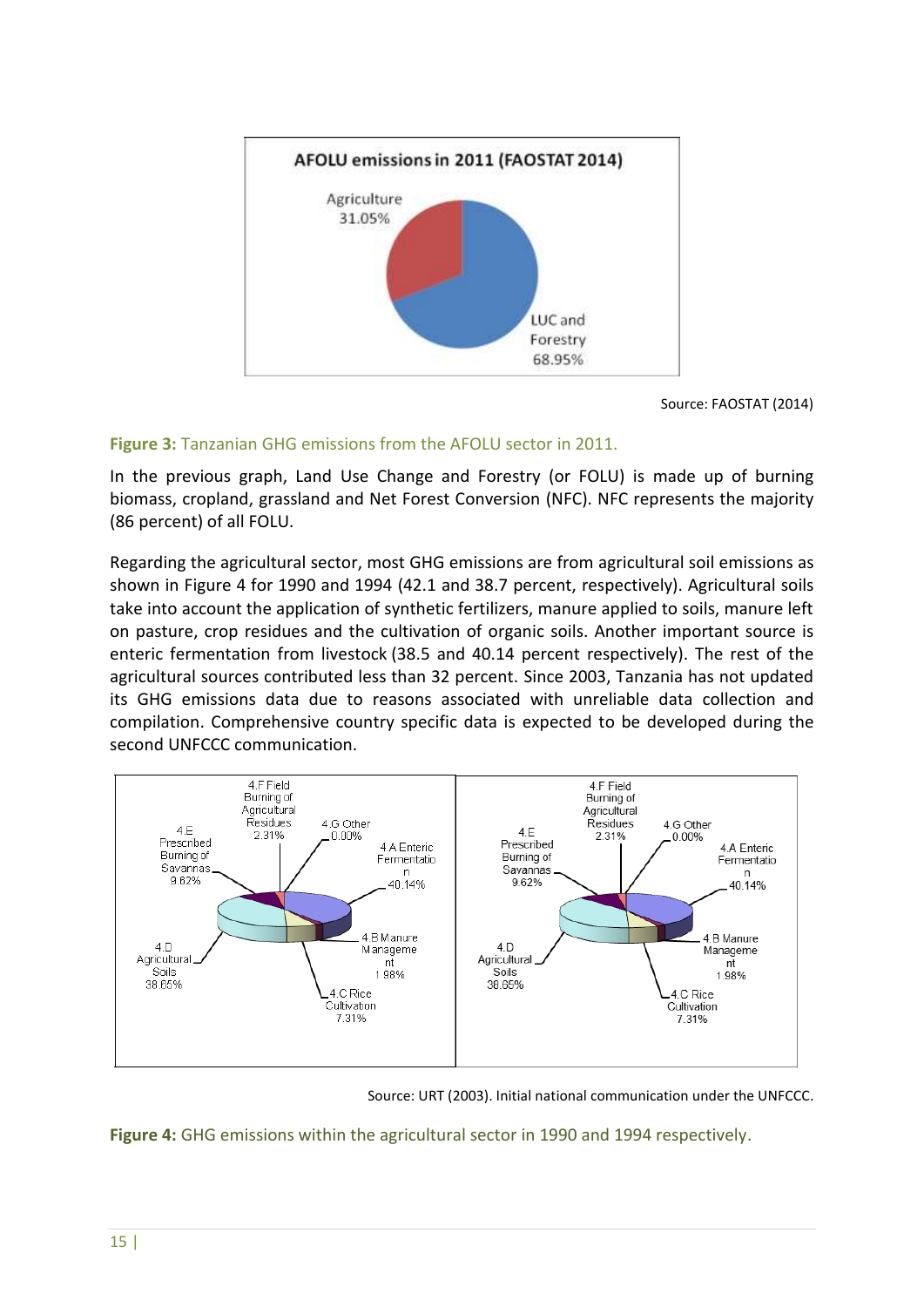However, previous percentages align with other more recent statistics from FAOSTAT which show that agricultural soils represented 33 percent of agricultural emissions in 2011, just slightly less than enteric fermentation alone (39.7 percent in Figure 5). The main contributor to agricultural soil emissions is the manure left on pasture (28.2 percent from total agriculture) (FAOSTAT 2014).

These data suggest that interventions to lower GHG emission levels in the AFOLU sector need to focus on soils and livestock in order to provide significant reduction and address the drivers of deforestation. Such interventions include: soil and livestock management and reduction of deforestation.



Source: FAOSTAT (2014)

#### <span id="page-24-0"></span>**Figure 5:** Tanzanian GHG emissions in agriculture in 2011.

Proposed mitigation options in agriculture as per initial communication (URT, 2003) included:

- Reduction of methane (CH<sub>4</sub>) from crop production. It focused on water management and irrigation, use of improved cultivars and other cultural practices and improved nutrient management; and
- Reduction of methane from animal production. It focused on improved pasture management, animal nutrition, improved breeding, which resulted in the destocking of local breeds which are numerous but unproductive.

However, in agriculture, most of these mitigation options need to be implemented along with improved technology and higher efficiency in production systems.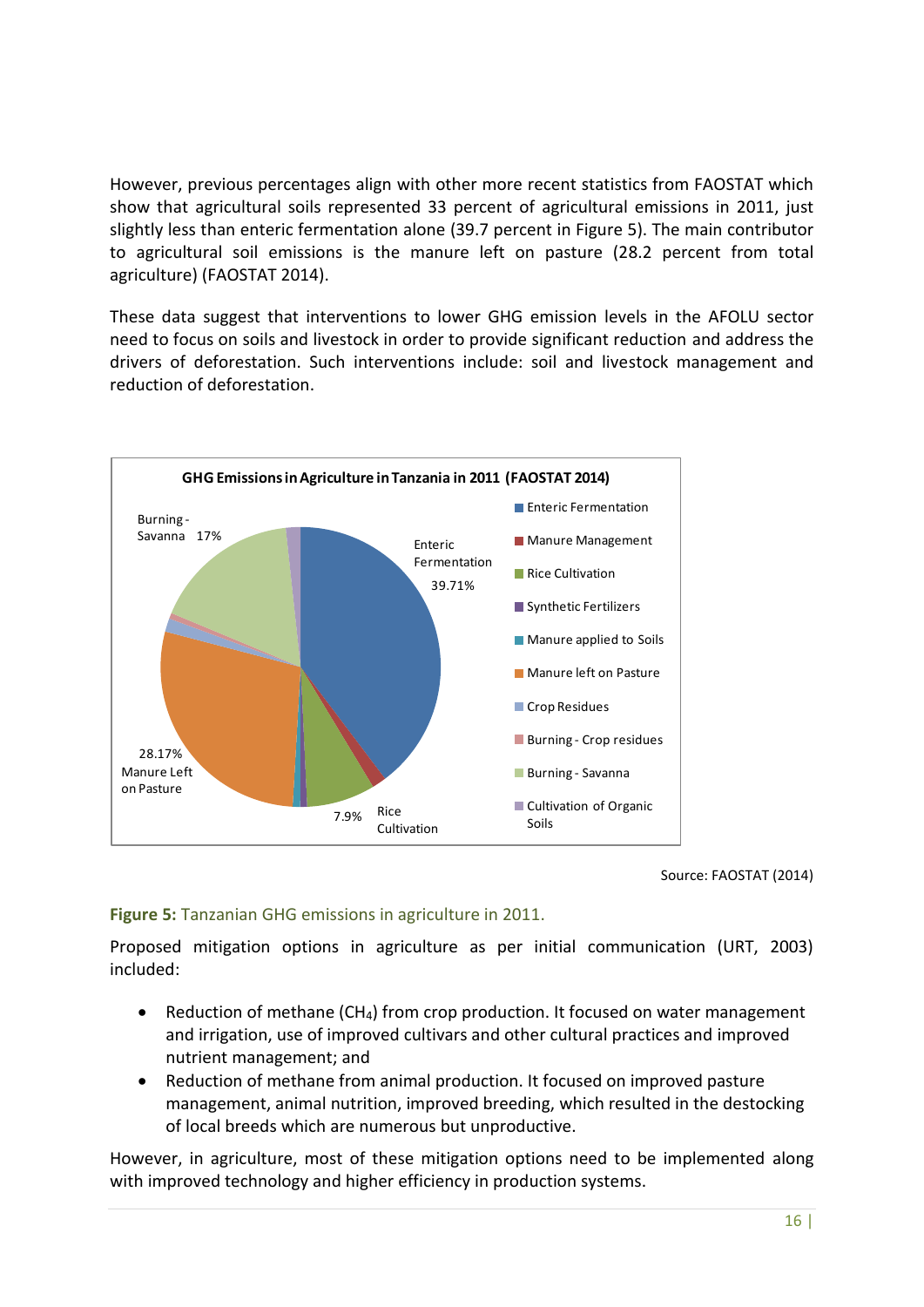Tanzania has experienced an annual increase in emissions since the 1990s, as projected by FAO and shown in Figure 4. Projections from arable land are very difficult to estimate even using the Tier 1 methodology of the Intergovernmental Panel on Climate Change (IPCC) due to the number of inputs and the level of uncertainty. The population growth rate has been used as a basis for estimation with very limited inputs related to land use change and fertilizer applications (Watkiss *et al.,* 2011).



Source: FAO (2013). FAOSTAT Emissions Database [\(http://faostat.fao.org\)](http://faostat.fao.org/)

#### <span id="page-25-0"></span>**Figure 6**: Estimates of GHG emission from Agriculture from 1990–2010 in Tanzania.

Expected growth in the agricultural sector may trigger an acceleration of GHG emissions not only from the sector itself but also from other sectors such as energy, forestry and transportation. Conversion of natural forests and woodlands into agricultural fields is causing deforestation and GHG emissions. This situation is ongoing in Tanzania due to the expansion of agricultural frontiers and slash and burn practices. The deforestation rate in Tanzania stands at 400 000 ha/year and agriculture contributes significantly to this (URT, 2013). The energy demands of rural communities, which depend on biomass energy, are expected to rise at the same rate as agriculture. Currently, 90 percent of the rural population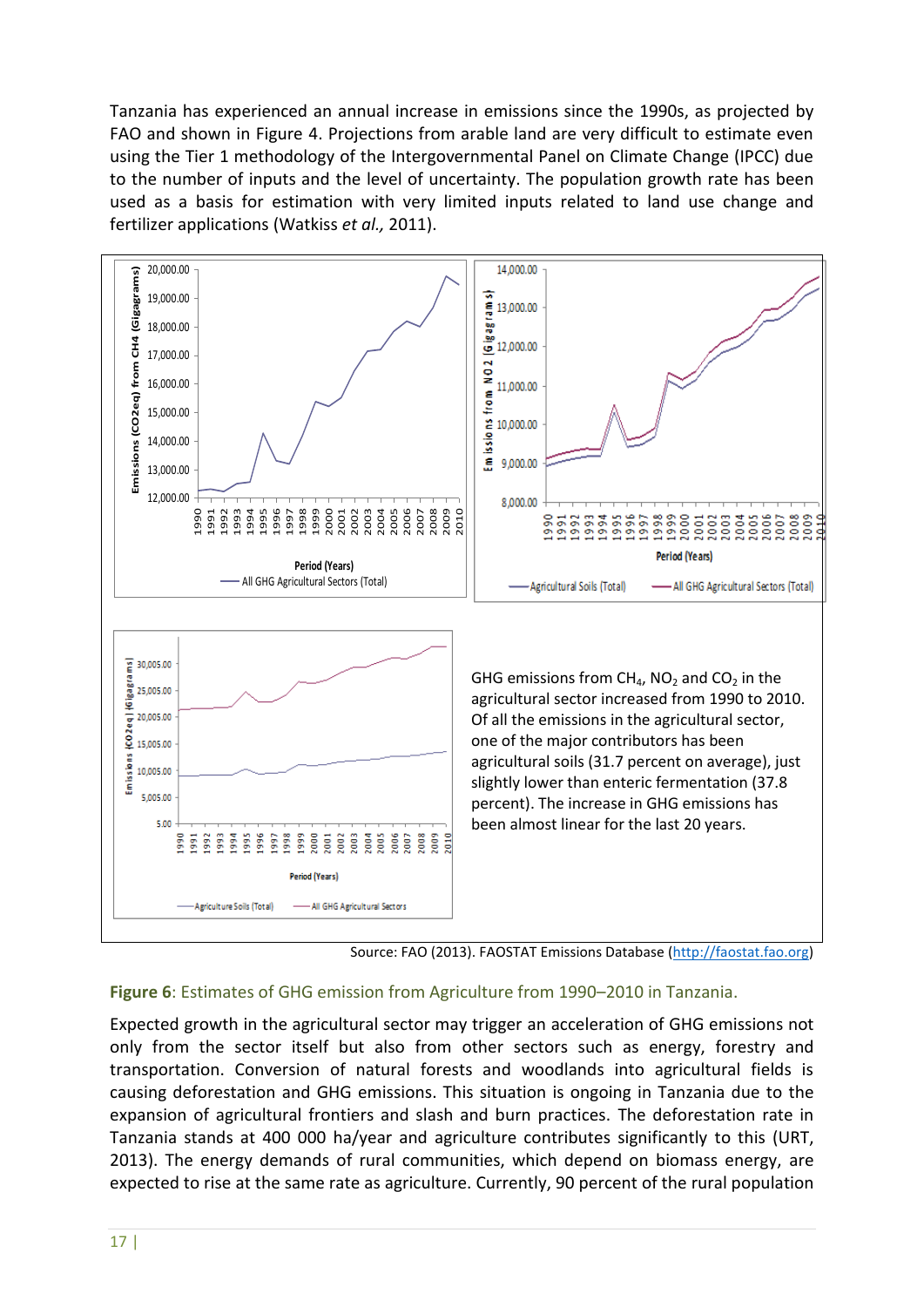depends on fuelwood and the majority of it comes from the surrounding forests. Furthermore, emissions linked to agriculture in terms of infrastructure development, transportation of inputs and agricultural products will increase. A recent study by the World Bank has shown how the increase in GDP corresponds to the overall increase in GHG emissions (Figure 7).



Source: Watkiss *et al.* 2011

#### <span id="page-26-1"></span>**Figure** 7: Historical trends of GDP and CO<sub>2</sub> emissions per capita in Tanzania.

The study showed that any increase in GDP has a corresponding effect on  $CO<sub>2</sub>$  emissions. This is explained by associated factors such as population increase, energy demand and food production. A low-carbon development pathway is thus very important for Tanzania as it will ensure GHG emissions do not increase GDP.

## <span id="page-26-0"></span>**3.2 National Adaptation Programme of Action (NAPA)**

Tanzania developed the National Adaptation Programme of Action (NAPA) and endorsed it in 2007 in adherence to the guidelines of UNFCCC, as agreed by the conference of parties (COP) in 2001 and as a tool towards sustainable development, as envisioned by the country's National Development Vision 2025.

Agriculture is the backbone of the economy, providing raw material for direct consumption and industrial use. Assessment of the vulnerability of various sectors to the impact of climate change and their adaptation strategies (existing and potentials) revealed that the agricultural sector (Table 2) is the most vulnerable. Therefore, in the NAPA, agriculture and food security have been ranked as first priority for adaptation. This is due to the fact that agriculture affects the majority of the country's population in terms of livelihoods and food security.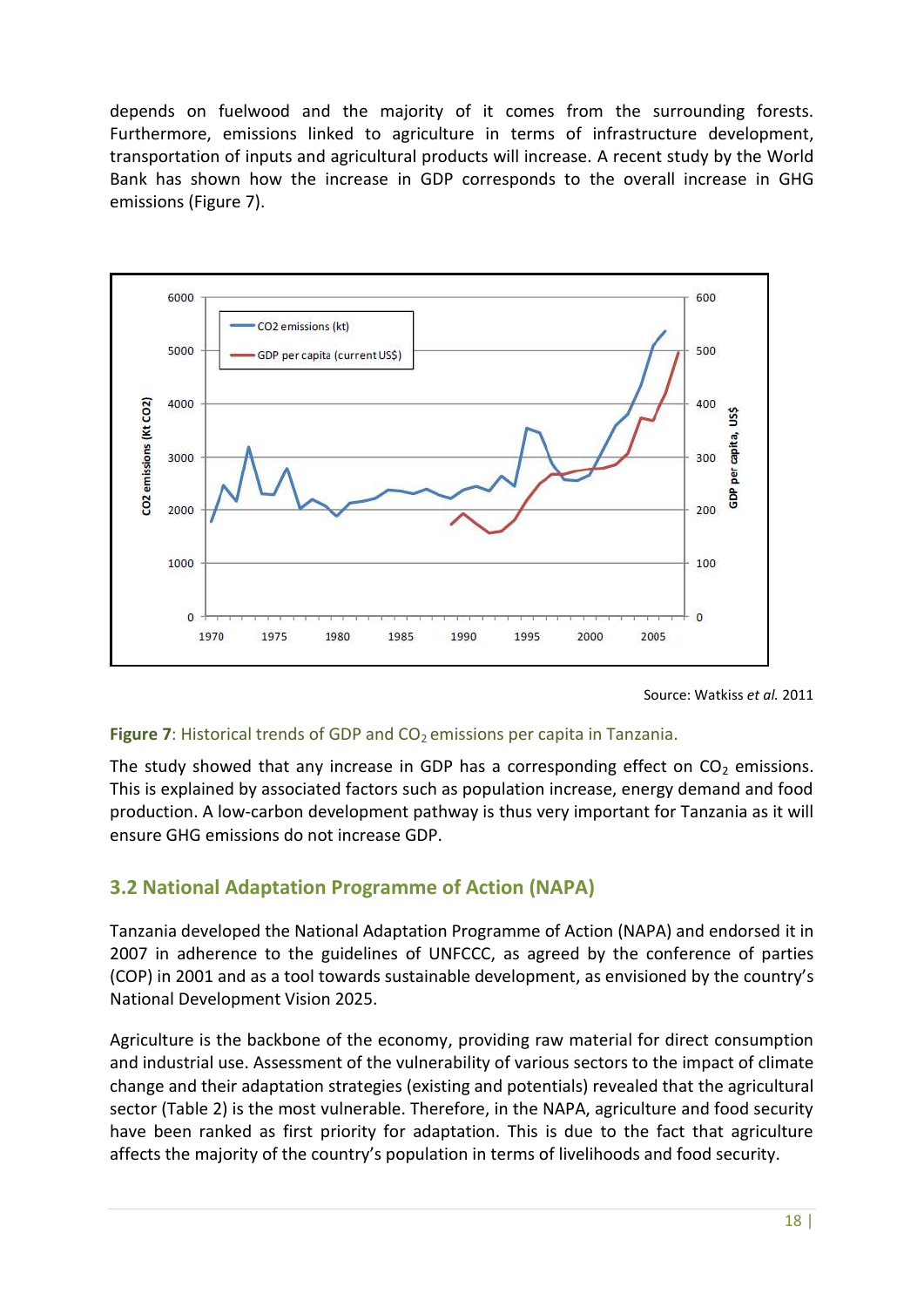| <b>Vulnerability</b><br><b>Existing Adaptation</b><br><b>Activities</b>                                                                                                                                                                                                                                                                                                                                                                                                                                                                                                                                                                                                                                                                                                                                                         | <b>Potential Adaptation Activities</b>                                                                                                                                                                                                                                                                                                                                                                                                                                                                                                                                                                                                                                                                                                   |
|---------------------------------------------------------------------------------------------------------------------------------------------------------------------------------------------------------------------------------------------------------------------------------------------------------------------------------------------------------------------------------------------------------------------------------------------------------------------------------------------------------------------------------------------------------------------------------------------------------------------------------------------------------------------------------------------------------------------------------------------------------------------------------------------------------------------------------|------------------------------------------------------------------------------------------------------------------------------------------------------------------------------------------------------------------------------------------------------------------------------------------------------------------------------------------------------------------------------------------------------------------------------------------------------------------------------------------------------------------------------------------------------------------------------------------------------------------------------------------------------------------------------------------------------------------------------------------|
| Small scale<br>Unpredictable rainfall,<br>$\bullet$<br>$\bullet$<br>$\bullet$<br>uncertainty in cropping<br>irrigation<br>patterns<br>Development of<br>$\bullet$<br>drought tolerant<br>Shifting of agro-<br>seed varieties<br>ecological zones<br>Prolonged dry spells<br>Agriculture<br>extension activities<br>beyond normal patterns<br>Diversification of<br>Increased competition<br>between weeds and<br>agriculture:<br>crops for moisture,<br>growing different<br>types of crops on<br>nutrients and light<br>different land units<br>Ecological changes for<br>pests and diseases<br>Water harvesting<br>Decline of maize yields,<br>the national food crop<br>nationwide by 33% due<br>to temperature rise; the<br>highest decline reported<br>in Dodoma and Tabora<br>management to boost food<br>crop production | Alternative farming systems<br>Promotion of indigenous<br>knowledge<br>Change planting dates in some<br>agro-ecological zones<br>Increase irrigation to boost<br>maize production in selected<br>areas<br>Drip irrigation for specific<br>regions<br>Reduce reliance on maize as<br>staple food by growing short-<br>season and drought tolerant<br>crops such as sorghum and<br>millet<br>Shift crop farming to more<br>appropriate agro-ecological<br>zones<br>Change crop rotation practices<br>Integrated crop and pest<br>management<br>Make better use of climate<br>and weather data, weather<br>forecasts and other<br>management tools<br>Create awareness on the<br>negative effects of climate<br>change<br>Sustainable water |

# <span id="page-27-0"></span>**Table 3**: Vulnerability and adaptation strategies in Agricultural sector in Tanzania

Source: National Adaptation Programmes of Action (2007)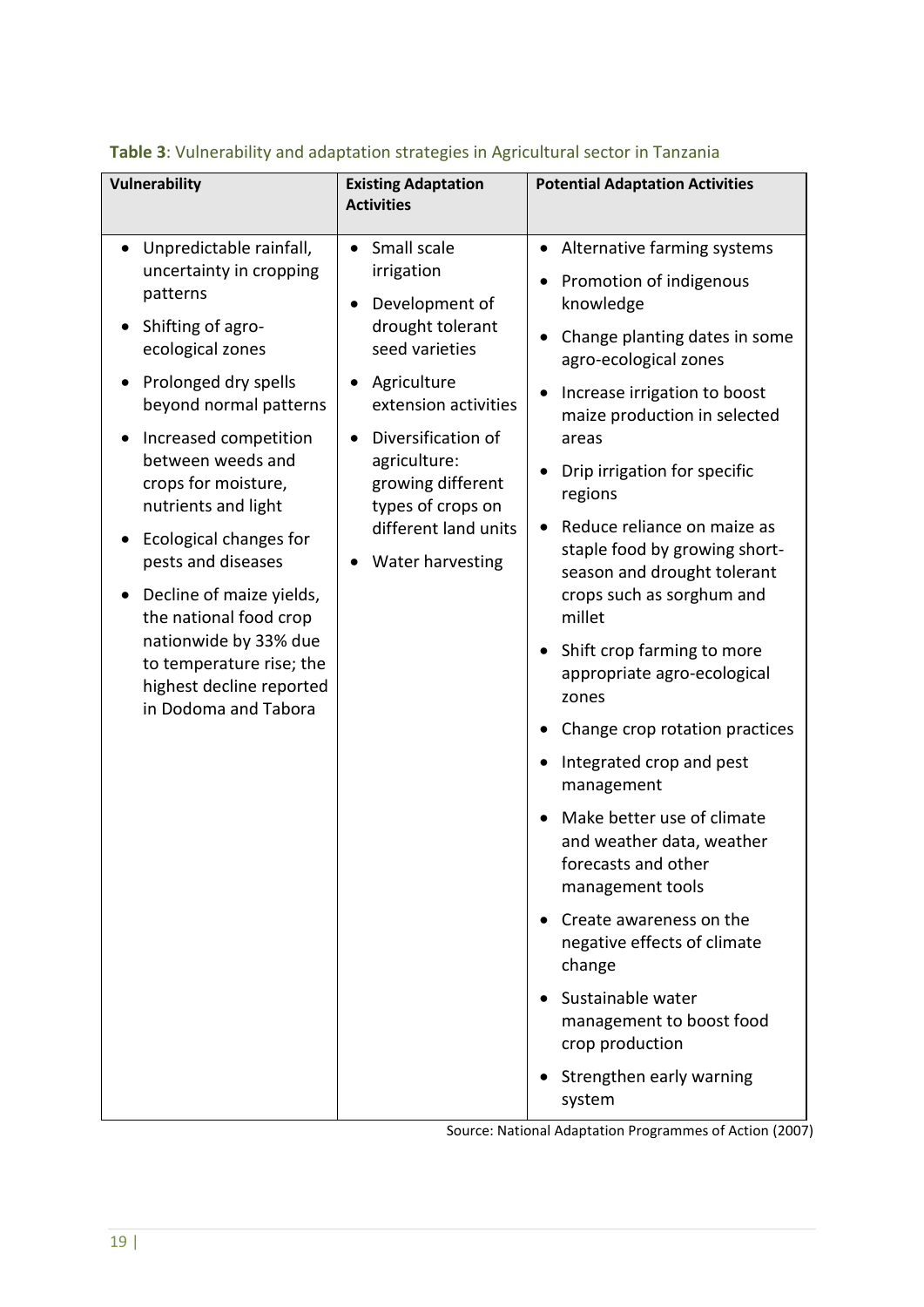Several activities have been proposed through National Adaptation Programmes of Action on agriculture and food security (Table 4) and further ranked in order of importance. The activities cover a wide range of interventions that could address adaptation to the impacts of climate change in agriculture.

| <b>Sector</b>                                                   | <b>Activities</b>                                                                                                                                          | <b>Ranks</b>   |
|-----------------------------------------------------------------|------------------------------------------------------------------------------------------------------------------------------------------------------------|----------------|
| Agriculture<br>and food<br>security<br>(including<br>livestock) | Increase irrigation to boost maize production in all areas                                                                                                 |                |
|                                                                 | Alternative farming systems                                                                                                                                | $\overline{2}$ |
|                                                                 | Make better use of climate and weather data, weather forecasts and other<br>management tools and expand the climate and weather data collection<br>network |                |
|                                                                 | Create awareness on the negative effects of climate change                                                                                                 | 4              |
|                                                                 | Increase the use of manure and fertilizers                                                                                                                 | 5              |
|                                                                 | Range management for livestock production                                                                                                                  | 6              |
|                                                                 | Change land use patterns                                                                                                                                   | $\overline{7}$ |
|                                                                 | Dip irrigation for specific regions                                                                                                                        | 8              |
|                                                                 | Control pests, weeds and diseases                                                                                                                          | 9              |
|                                                                 | Biological control of tsetse fly                                                                                                                           | 10             |
|                                                                 | Promote indigenous knowledge                                                                                                                               | 11             |

#### <span id="page-28-1"></span>**Table 4**: Ranking of activities in order of importance

Source: National Adaptation Programmes of Action, 2007

Further prioritization with stakeholders identified five projects, one of which is directly linked to agriculture in semi-arid areas of Tanzania. Therefore, NAPA proposed an 8.5 million USD project titled '*Improving Food Security in drought-prone areas by promoting droughttolerant crops*'. This proposed project was meant to be implemented in Shinyanga, Dodoma and Singida regions, which were top in the list of drought stricken areas of Tanzania. Of particular interest was the direct link between climate change and its effect on the change in the agro-ecological zones in the selected areas, thus affecting the crop calendar and performance.

## <span id="page-28-0"></span>**3.3 Nationally Appropriate Mitigation Actions (NAMAs)**

NAMAs involve a set of voluntary actions to facilitate the transition to low-carbon development. This includes policies, projects and programmes that are undertaken at different scales can be used broadly and can be done both unilaterally and with some external support.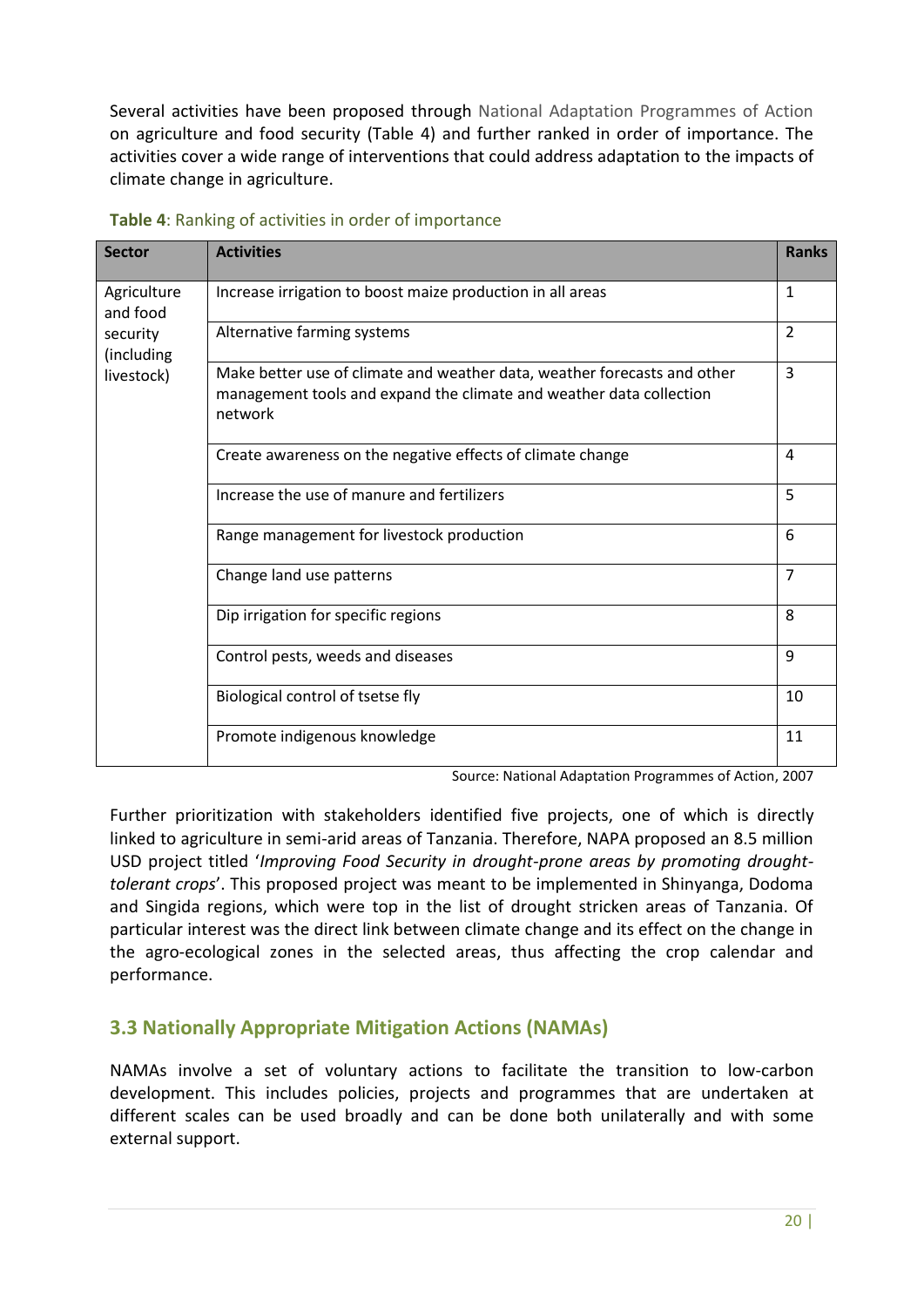In the National Climate Change Strategy of Tanzania, the proposed mitigation actions cover eight sectors which include energy, industry, transport, mining, waste management, forestry and agriculture. Each sector is envisioned to develop its own NAMA together with other interventions. In agriculture, the proposed mitigation actions can be found in Table 5.

| <b>Strategic statement</b>                                                                                                                                                                                                      | <b>Strategic objective</b>                                              | <b>Strategic intervention</b>                                                                                                                                                               |
|---------------------------------------------------------------------------------------------------------------------------------------------------------------------------------------------------------------------------------|-------------------------------------------------------------------------|---------------------------------------------------------------------------------------------------------------------------------------------------------------------------------------------|
| Climate change and its<br>associated impacts on<br>agriculture is a major<br>concern in Tanzania.<br>Agricultural sector can<br>contribute to mitigation<br>as a consequence of<br>improving productivity<br>and sustainability | To enhance efficiency<br>and productivity in the<br>agricultural sector | Promoting agro-forestry systems<br>Enhancing management of<br>agricultural waste<br>Promoting efficient fertilizer<br>utilization<br>Promoting good agronomic<br>practices and technologies |

<span id="page-29-0"></span>

| Table 5: Proposed mitigation actions in agriculture for Tanzania |  |  |  |
|------------------------------------------------------------------|--|--|--|
|------------------------------------------------------------------|--|--|--|

Source: National Climate Change Strategy 2012

In line with the NAMA definition ('set of policies and actions undertaken by developing country Parties in the context of sustainable development, supported and enabled by technology, financing and capacity-building, aimed at achieving a deviation in emissions relative to 'business as usual' emissions'), the country has already engaged in low-emission development pathways through the enabling policies and strategies that have been put in place.

In relation to mitigation, Tanzania is implementing an initiative entitled '*Low emission capacity building program*' aimed at strengthening the national capacity through the following:

- Mainstreamed Environment and Climate Change adaptation in National development planning processes as part of the Second National Strategy for Growth and Reduction of Poverty (MKUKUTA-II) implementation with a focus on agriculture, forestry and livestock sectors.
- Reviewed NAPA as part of the development process of the National Climate Change Response Strategy and NAMA.
- Strengthened Institutional Framework for Climate Change Governance.
- Developed a National Climate Change Financing Mechanism for maximizing Tanzania's potential to access international climate funding.
- Improved level of information availability and awareness on climate change impacts and adaptation strategies, environmental laws and regulation among the general public and rural communities.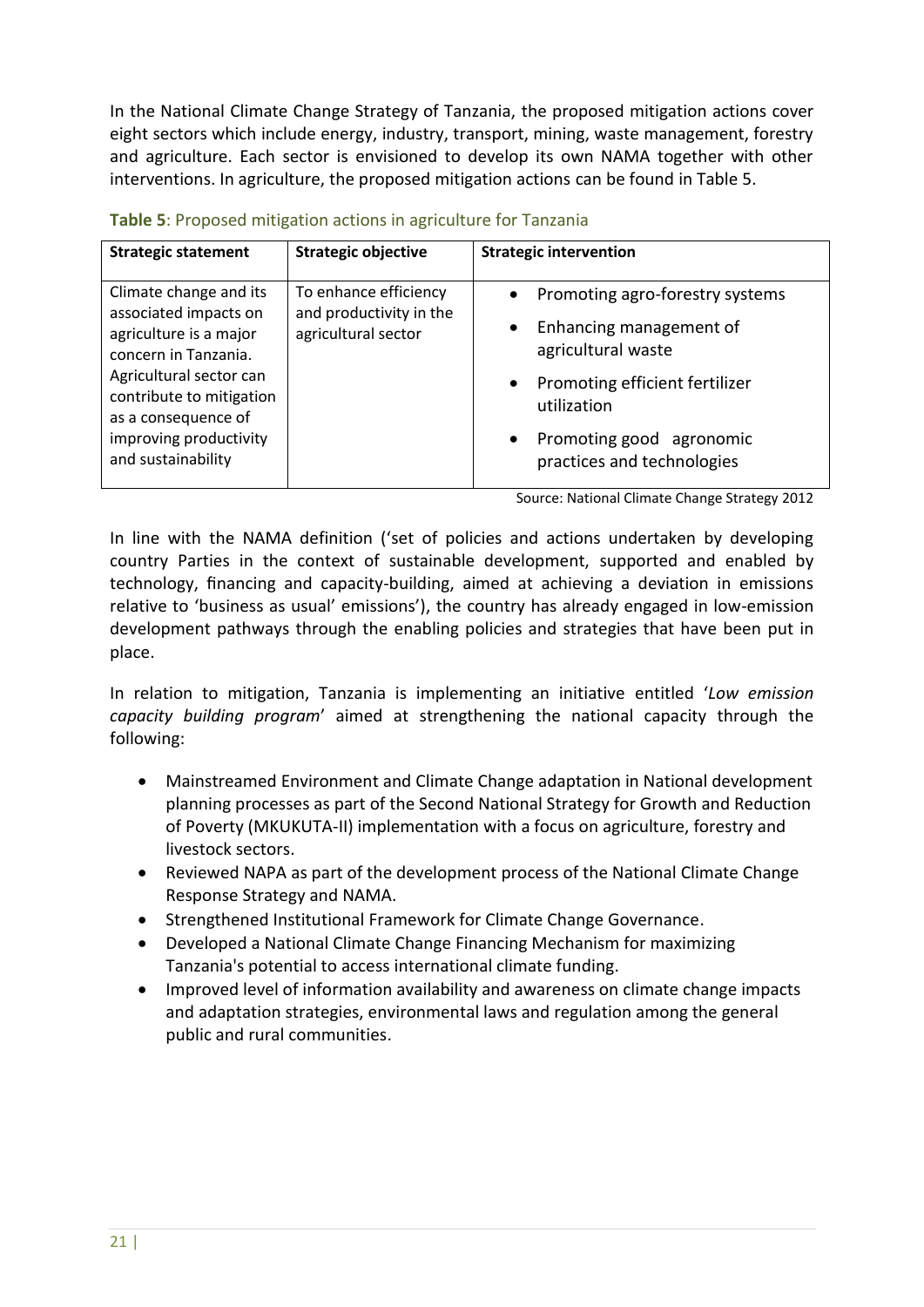### <span id="page-30-0"></span>**3.4 Synergies between NAPA and NAMA**

Tanzania has engaged in various adaptation and mitigation projects, programmes and initiatives and has developed policies, programmes and strategies to demonstrate its commitment to contributing to global efforts to combat climate change. Ratification of the UNFCCC and Kyoto protocol enabled enactment of local policies and Acts that reinforced agreements at local level.

The development of the NAPA ensured an adaptation agenda with clear implementation strategies at local and sectoral levels. This provided the benchmark for stakeholders to contribute to their respective areas of operation and expertise in order to build the resilience of both people and ecosystems against the impacts of climate change. On the other hand, mitigation has been implemented through the Clean Development Mechanism (CDM) and REDD+ initiatives. At local level, other initiatives such as Participatory Forest Management and various forms of forest management including farm forestry have been undertaken resulting in net carbon sinks.

At operational level especially in the agricultural sector, there is synergy between adaptation and mitigation actions. Smallholder farmers, who form 80 percent of Tanzania's population, are benefiting more when the synergy is maximized. For instance, a tillage technology for soil and water conservation aimed at adapting to drought can be maximized if water retention and percolation is enhanced through the incorporation of shrubs.

Compatibility between the NAPA and NAMAs in Tanzania especially in agriculture is feasible. As agriculture remains the backbone of the economy, most development pathways that utilize agricultural produce can be streamlined to take a low carbon approach. In the current setting, most of these actions are independently implemented, but with the National Climate Change Strategy coming into force there is more possibility of utilizing the synergy between adaptation and mitigation.

At implementation level, in the majority of large scale programs on sustainable land management in Tanzania, most of the activities benefit from the synergies between adaptation and mitigation especially in areas where climate change impacts are felt e.g. Kilimanjaro, Tabora, along the shores of Lake Tanganyika etc. However, problems can occur in the planning phase where the link is not well acknowledged. If this shortcoming is addressed, a higher impact could be felt by the immediate beneficiaries.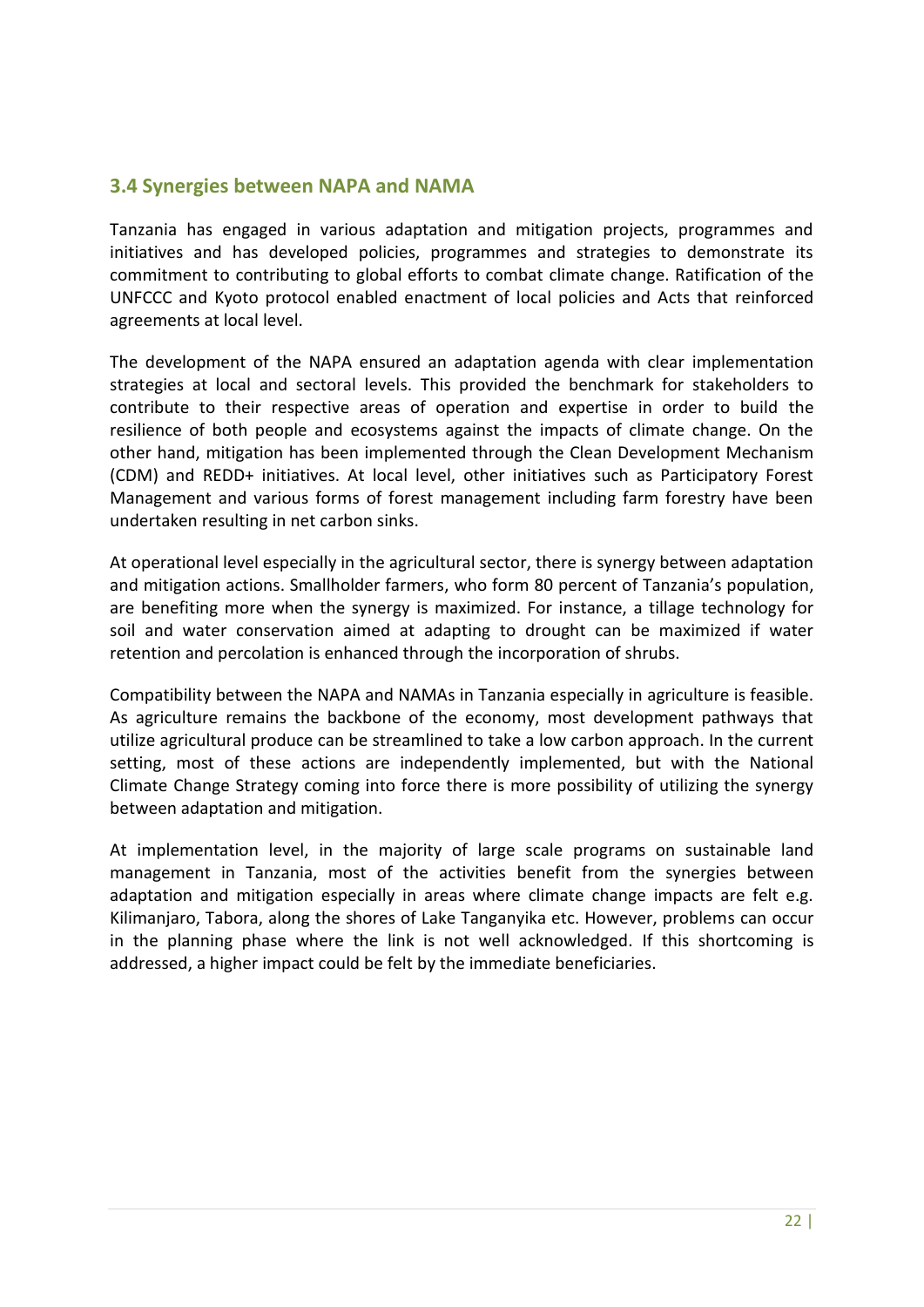# <span id="page-31-0"></span>**4 REDD+ AS A MECHANISM FOR REDUCING GREENHOUSE GAS EMISSIONS IN AFOLU**

#### <span id="page-31-1"></span>**4.1 REDD+**

In Tanzania, the REDD+ Readiness phase is the most important large-scale mitigation program that has received substantial support. Two significant initiatives funded by the Royal Norwegian government, are described below:

- I. UN-REDD Program–Tanzania Quick Start Initiative (a 24 month project, October 2009 to September 2011). It is part of the Norwegian program on '*Climate and Forest Initiative*', with financial support of 4.2 million US \$. It had four outcomes:
	- *Outcome 1*: National governance framework and institution capacities strengthened for REDD.
	- *Outcome 2*: Increased capacities to capture REDD elements within National Monitoring, Assessment, Reporting and Verification Systems.
	- *Outcome 3*: Improved capacities to manage REDD and provide other forest ecosystem services at district and local level.
	- *Outcome 4*: Broad based stakeholder support for REDD in Tanzania.
- II. The Royal Norwegian Government's '*Climate and Forest Initiative*' supported the REDD+ program with a financial package of 100 million US\$: institutional arrangements, pilot projects on REDD+ and the capacity building program entitled '*Climate Change Impacts, Adaptation and Mitigation program*' (CCIAM 2009–2014) led by the Sokoine University of Agriculture in Tanzania .

The REDD+ readiness phase laid the foundation to most of the ground work for accounting GHG emissions. Lessons from REDD+ pilot projects in Tanzania have indicated that most of the interventions need to be done on agricultural land. It is the inability of agricultural land to sustain livelihoods that leads to encroachment on forests.

As REDD+ invests in addressing forest disturbance, it is anticipated that pressure will return to agricultural lands when people relocate and may inflict more damage. Therefore, addressing GHG emission reduction in all land use sectors has been advocated, embracing a whole landscape approach (van Noordwijk *et al*., 2009), in which all GHG emissions are considered in the geographical area.

Thus, reducing emissions from all land uses is important due to the following:

- It is effective in bringing major 'leakage' concerns into the accounting rules and accounting for 'leakages' and increased land use intensity outside forests as a contributor to net emission reductions.
- It is efficient in providing many cost-effective options for emission reductions, including tropical peatlands and smallholder agroforestry.
- It is equitable, by applying the same accounting rules for Annex-I and non-Annex-I countries, including low-forest-cover countries on a proportionate basis and rewarding the rural poor.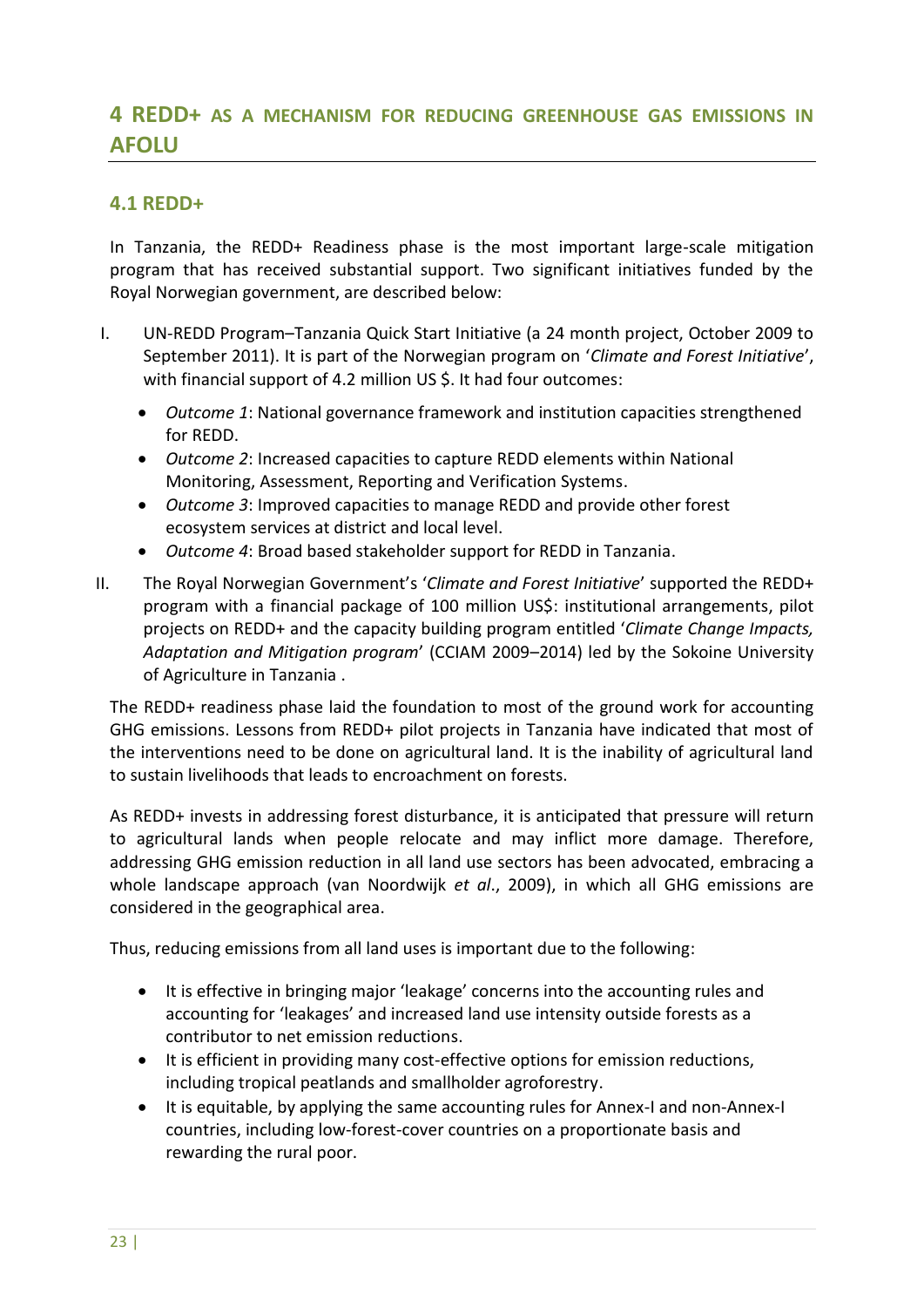REDD+ is undertaken as an incentive-based mechanism for mitigation. Two approaches are already under negotiation, both fund and market based. It is envisioned that if the same approach is extended to the agricultural sector, then almost 80 percent of the population of Tanzania will be engaged in GHG emission reduction activities.

## <span id="page-32-0"></span>**4.2 Participatory Forest Management**

Tanzania is among the leading countries in Africa embracing Participatory Forest Management (PFM). By 2008, the country had 4.1 million ha of forests engaged in PFM comprising participation from 2 328 villages (URT, 2008). PFM in Tanzania has reduced GHG emissions by combating deforestation and forest degradation. There has been a reported decrease in forest destruction as well as an increase in forest cover and forest resources during the period when the interventions were applied (Mbwambo *et al.,* 2012; Mpanda *et al.,* 2011).

Interventions in PFM have been such that the sustainable use of the forests was advocated with a clear focus on ensuring increased carbon stocks and lowering the unsustainable use of forest ecosystem services through the extension of adaptation and mitigation activities on farm e.g. encouraging agro-forestry approaches, establishing community based income generating activities, promoting ecotourism and elevating the use of non-timber forest products.

Though PFM lacked a well elaborated MRV system to gauge its contribution to the reduction of GHG emissions, the practices in place ensured protection of the forest resources even in areas that were previously subject to intensive exploitation (Blomley *et al*., 2008). The benefit sharing stream between the government and adjacent local people has been problematic especially where timber forest resources have been a key economic resource.

## <span id="page-32-1"></span>**4.3 Carbon trading mechanisms in Tanzania**

The UNFCCC under the Kyoto Protocol established the Clean Development Mechanism (CDM) to contribute to mitigation activities. One of the mitigation options is offsetting emissions through carbon credits offered to projects undertaking afforestation or reforestation in order to enhance carbon sequestration.

In Tanzania, forest based CDM projects have been undertaken mainly by foreign companies under the auspices of their mother countries. Most of the CDM projects and other CDMbidders are located in the southern highlands of Tanzania where the tree business and land is readily available for such large investments. One of the challenges that Tanzania has been facing in engaging with the CDM is the high cost of transaction especially in the verification processes, which does not suit smallholder woodlot owners. It requires multilateral companies that have large financial resources to invest in the process.

Furthermore, concerns over the benefit sharing from the CDM have raised questions, as the mechanism does not seem to benefit developing countries (Kalumbiza and Menne, 2011).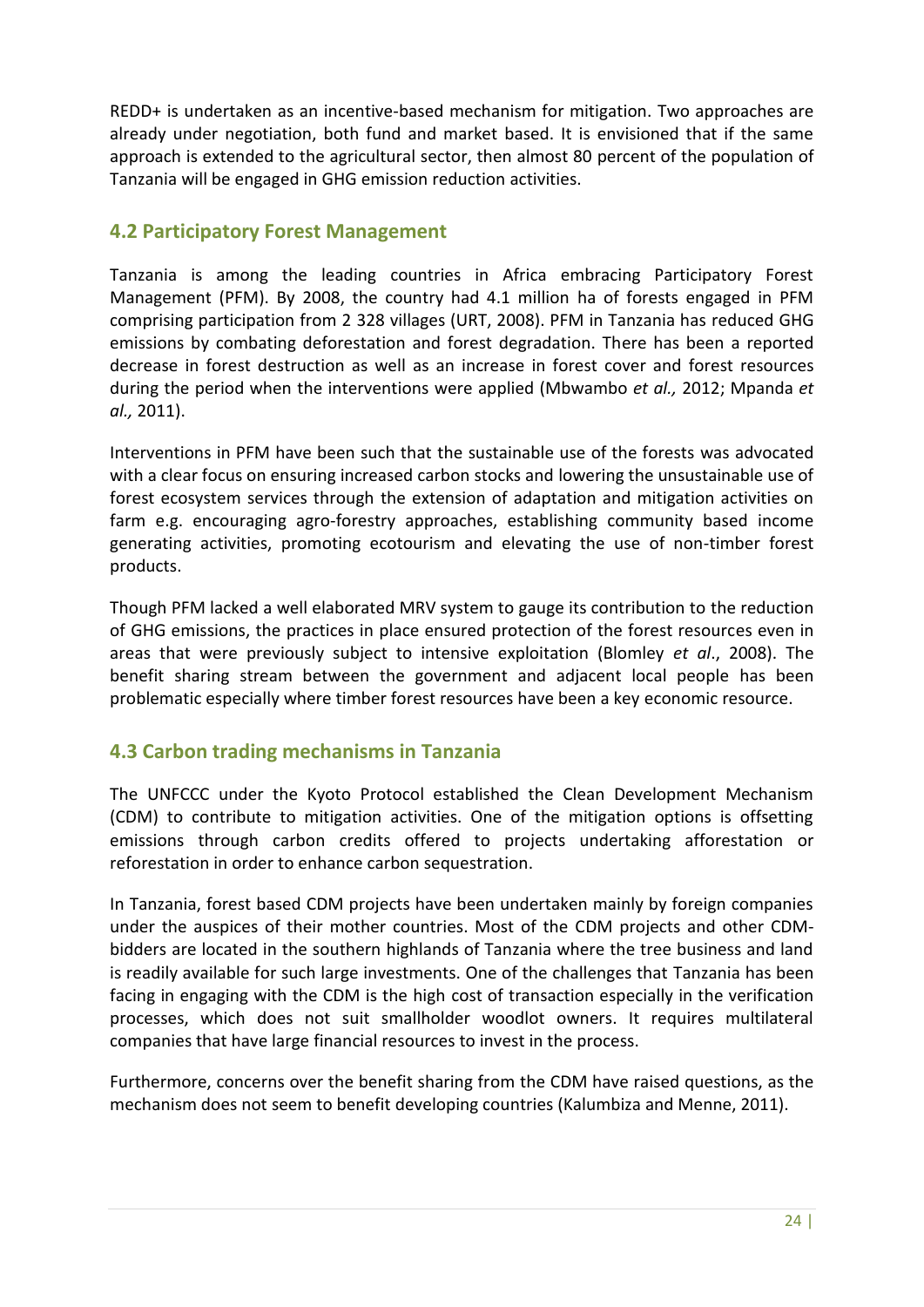## <span id="page-33-0"></span>**4.4 Establishment of the MRV system for REDD+**

The setting up of a robust MRV system in Tanzania is essential and different activities are underway to establish this system. A comprehensive MRV system needs to first address basic issues related to forest definition and Reference Emission Levels (REL) or Forest Reference Levels (FRL).

The definition of forest found in policy documents in Tanzania did not fulfil UNFCCC requirements which request that the definition provides a minimum estimate on land area, crown cover and tree height based on a country's circumstances. For instance;

- I. The definition of forest as found in Tanzania's Forest Act of 2002: "Forest means an area of land with at least 10 percent tree crown cover, naturally grown or planted and or 50 percent or more shrub and tree regeneration cover".
- II. The definition of forest as found in the National Forest Policy of 1998 and draft 2009: "Forest means all land bearing a vegetative association dominated by trees of any size, exploitable or not, and capable of producing wood or other products of exerting influence on the climate or water regime or providing shelter to livestock and wildlife".

This encouraged Tanzania to re-evaluate and re-submit a forest definition to the UNFCCC by adopting the FAO definition of 'forest'. The resubmitted definition states that: "Forest refers to land with an area of more than 0.5 hectares and tree crown cover (or equivalent stocking level) of more than 10 percent. The trees should be able to reach a minimum height of 5 m at maturity in situ."

The UNFCCC allows for a more flexible forest definition: minimum canopy cover 10–30 percent, minimum tree height 2–5 m, minimum area 0.1 ha. However, this has been a matter of contentious debate as inconsistencies surfaced among countries, thus questioning the qualifications for deforestation (Van Noordwijk and Minang, 2009).

On the other side, constructing a REL/FRL remains a priority; so far the nation has set a road map towards the realization of REL/FRL through the UN-REDD program. A wide range of stakeholders have been contacted to attract expertise, experiences and approaches. It targeted key areas on methodology development, data collection, institutional arrangements, coordination and capacity building.

#### **Methodology development and data collection**

There were several national initiatives that were developed to collect data and support the national and project level carbon accounting system, including:

- I. National Forest Resource Monitoring and Assessment (NAFORMA). This was an extensive tree inventory covering 30 000 plots for measuring and monitoring carbon stock change across above ground woody biomass, soil carbon and dead wood pools. It is the backbone of the MRV system for forestry in Tanzania.
- II. Light Detection and Ranging (LiDAR), research based project implemented jointly by Sokoine University of Agriculture in Tanzania and Norwegian University of Life Sciences (NMBU) in Norway, as well as the Group on Earth Observation's "Forest Carbon Tracking" initiative. Tanzania is a national demonstration country for LiDAR.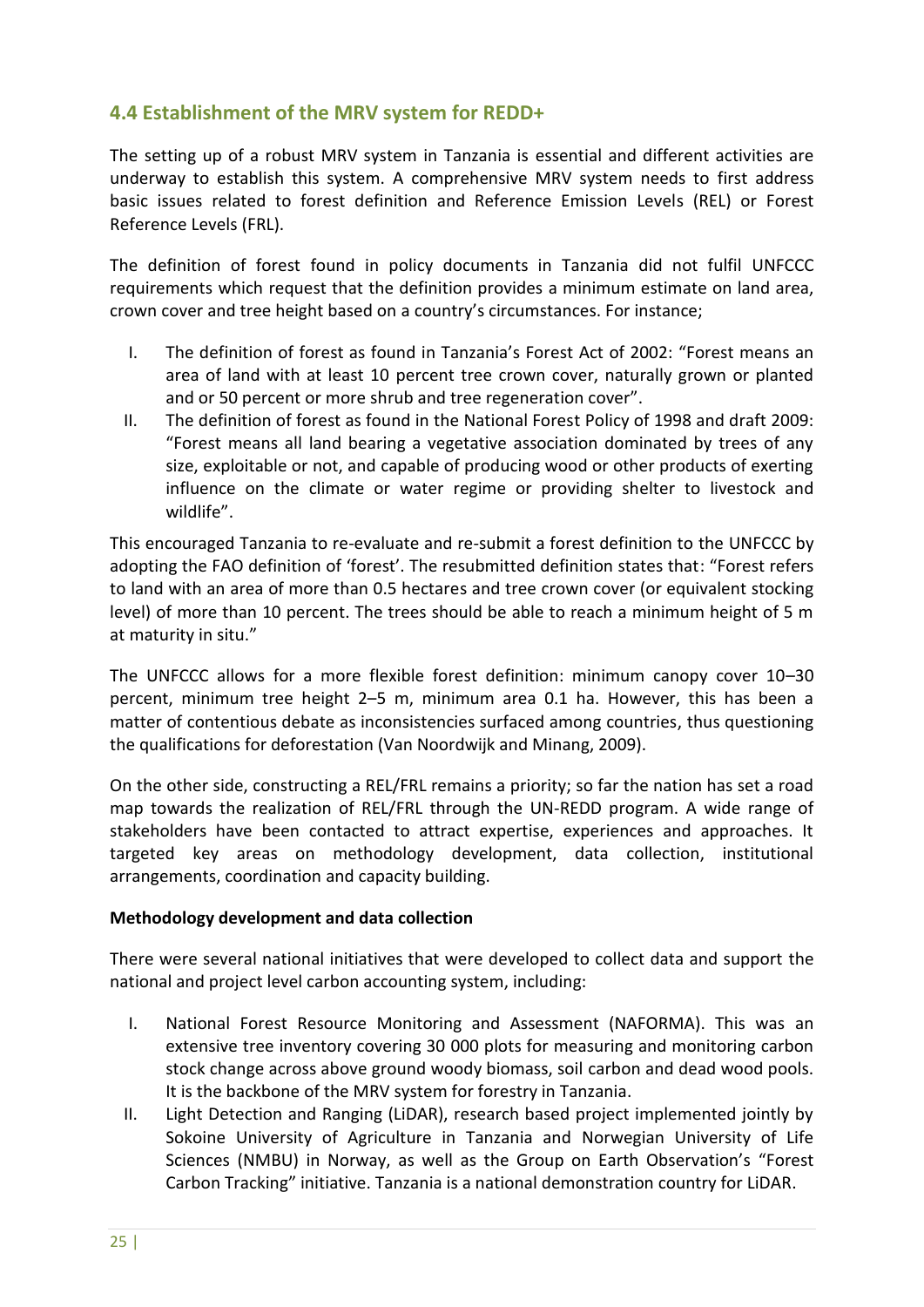- III. Developing Allometric Equations (AE) for emission factor estimation for lowland forests through the support of the UN-REDD program.
- IV. REDD+ pilot projects: Pilot projects have gathered data and developed methodologies on carbon stock assessment in many different ways, such data could be adopted and used in developing the REL/RLs based on either a sub-national or nested approach.

#### **Institutional arrangements and coordination**

A National Carbon Monitoring Centre (NCMC) is being established to serve as a national carbon registry. It will coordinate national carbon activities, including establishing procedures and standards for accounting and verification of carbon at national, sub-national and project levels. The centre is set to be semi-autonomous, overseen by the Ministry responsible for climate change i.e. the Vice President's Office – Department of Environment (VPO DoE). NCMC is temporarily hosted at Sokoine University of Agriculture (SUA) in the Faculty of Forest and Nature Conservation.

#### **Capacity building**

The UN-REDD program supported capacity building for MRV. UN-REDD was working with the Tanzania Forest Service to build the capacity of technical staff on various MRV related issues, including GIS and remote sensing, mapping, allometric equation development and forest modelling. Additionally, the CCIAM program is further engaged in capacity building on MRV related studies.

Therefore, the development of the MRV system in Tanzania for REDD+ is still evolving. However, it will provide a vital role in mitigation activities in the country. The establishment of an MRV system that incorporates the agricultural sector when providing GHG emission estimates in Tanzania is essential in climate change mitigation. Upscaling of the current MRV system for REDD+ to cater for agriculture will require more inputs in terms of data collection.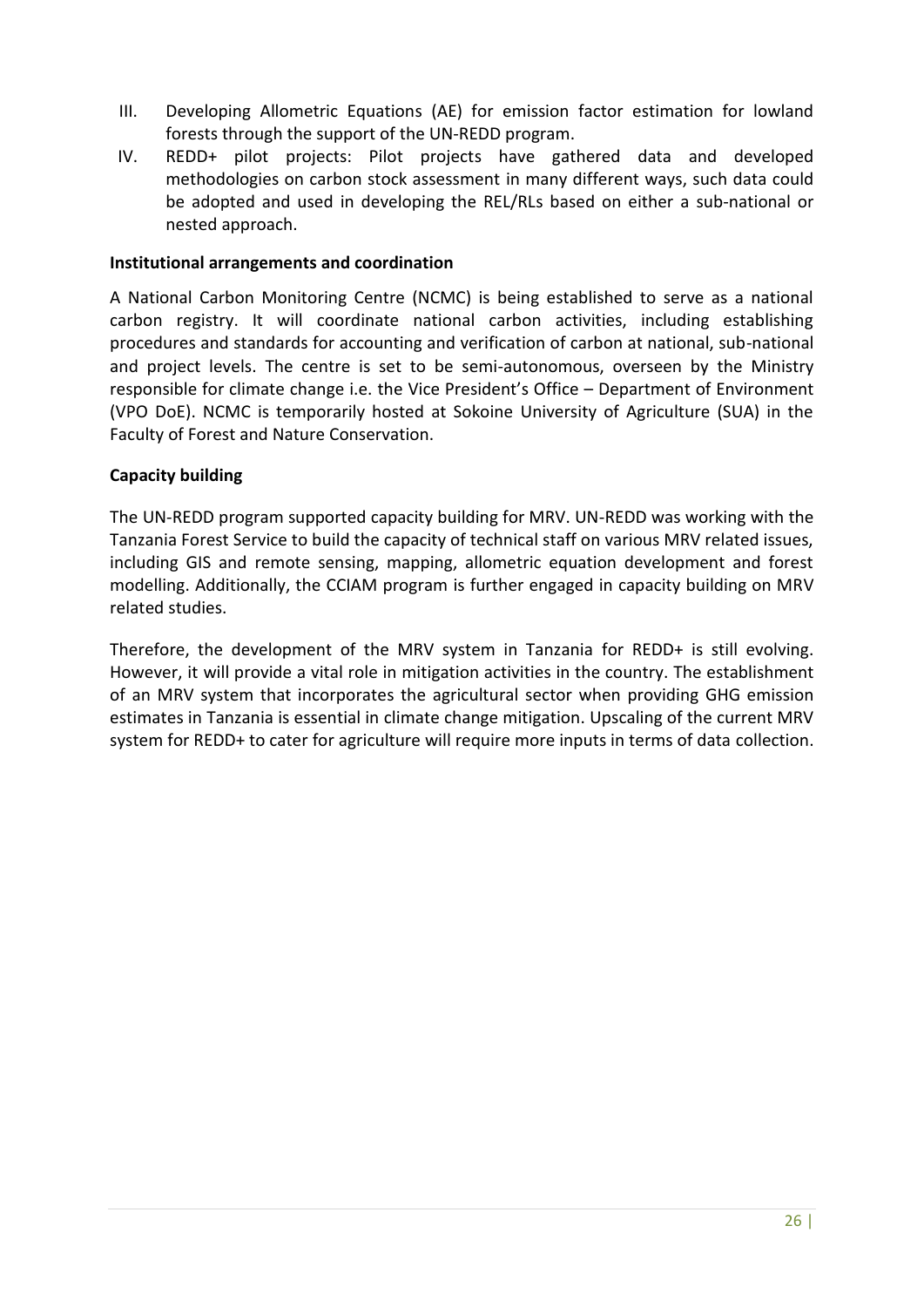# <span id="page-35-0"></span>**5. CONCLUSION**

Tanzania has the foundation of a policy framework to address climate change adaptation and mitigation in agriculture. Characterized by very low inputs, agriculture in Tanzania is still mostly carried out at subsistence level. This makes the agriculture-dependent communities in the rural areas more vulnerable to the impacts of climate change, due to their limited adaptive capacity. Efforts by the government to modernize agriculture are underway through policy reforms and support from the private sector. The government has also engaged in efforts to reduce GHG emissions.

Tanzania's official communication to the UNFCCC dates back to 2003. This communication is based on 1993/4 data estimates which are twenty years old and need to be updated. In the last 20 years, the country has witnessed significant change in terms of the macro-economic environment, which may have affected various sectors including agriculture, and thus influenced the level of GHG emissions. The engagement of Tanzania in the REDD+ readiness phase has generated key information, tools and infrastructure that can be utilized for updating the estimation of GHG emissions in agriculture. The country is now climate change sensitive due to the impacts already observed in various sectors including agriculture. The projected impacts of climate change on the country's economy are a call for immediate action.

The proportion of GHG emissions in the agricultural sector in Tanzania is still very low, estimated at 5.7 percent. However, agriculture is responsible for accelerating GHG emissions in other sectors especially forestry and energy. Any attempts to modernize agriculture through intensification under a low carbon development pathway will also help to minimize GHG emissions in other sectors. Tanzania is among the front-liners at global level in REDD+ readiness. The establishment of institutions supporting the implementation of REDD+ in Tanzania is also a basis for other mitigation activities. The development of the MRV system, the establishment of the National Carbon Monitoring Centre and the enabling policy environment are essential. The incentive nature of emissions reduction in the forestry sector is very important and could have a greater impact if the agricultural sector was included

The government of Tanzania has shown willingness to address climate change in agriculture through both adaptation and mitigation.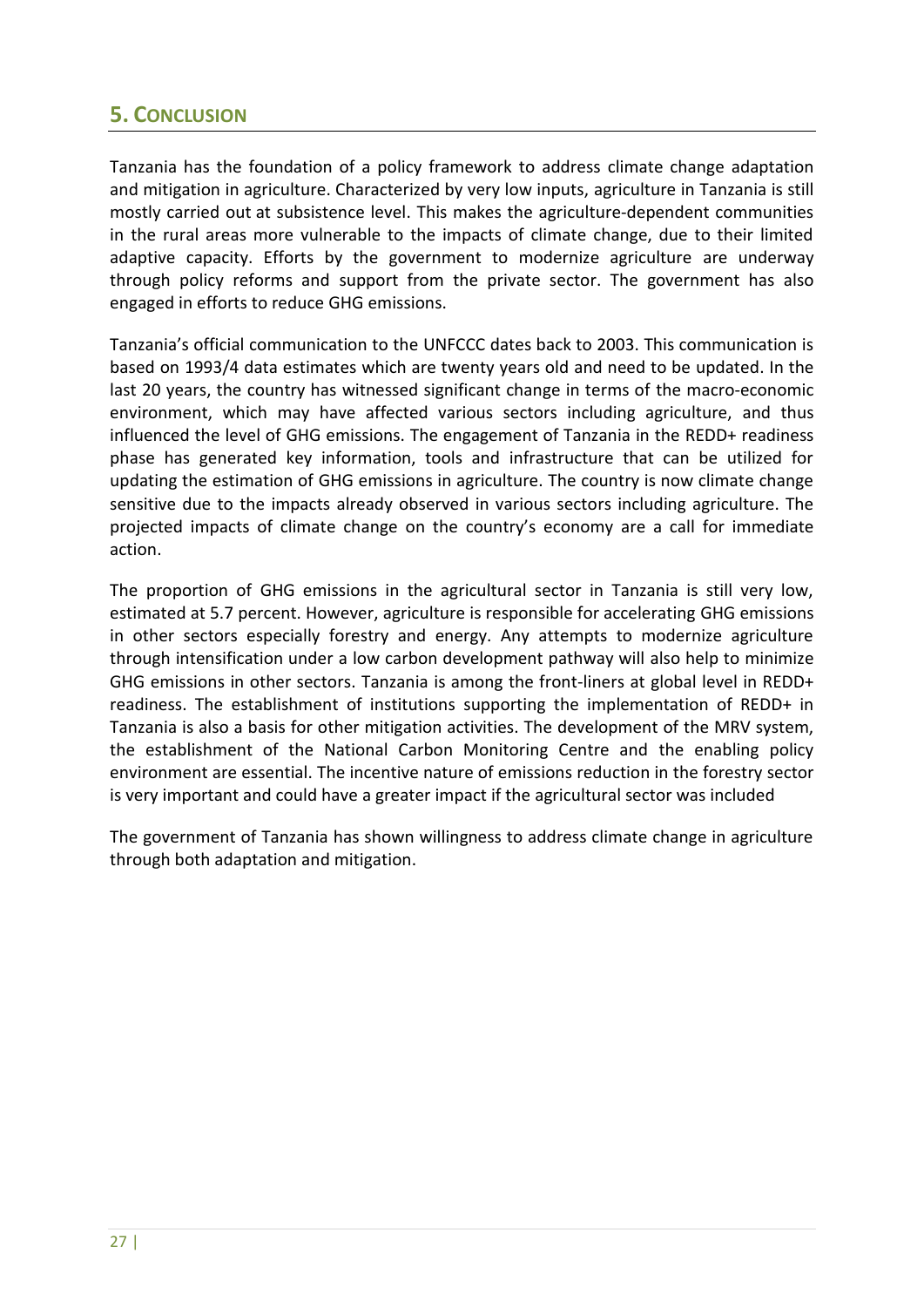# <span id="page-36-0"></span>**6. RECOMMENDATIONS**

The findings of this study form recommendations that are presented in the table below. This is done in acknowledgment of the fact that estimating GHG emissions in the agricultural sector in Tanzania would need complex and accommodating methods and tools to capture differences in agro-ecologies, farming systems, agricultural inputs and other land management. It would also need to include further information gathering, institutional strengthening and financial support.

| <b>Challenge</b> |                                                                                                                                  | Recommendation                                                                                                                                                                                                                                                                                              |  |
|------------------|----------------------------------------------------------------------------------------------------------------------------------|-------------------------------------------------------------------------------------------------------------------------------------------------------------------------------------------------------------------------------------------------------------------------------------------------------------|--|
| 1.               | Comprehensive, updated and reliable data<br>on GHG emissions are lacking.                                                        | VPO-DoE need to find a way of gathering and<br>recording information on GHG emissions from<br>isolated studies in Tanzania as a short term<br>measure. In the long run, VPO-DOE needs to<br>ensure there is a mechanism in place to archive<br>and enable retrieval of GHG emission<br>information readily. |  |
| 2.               | The existing MRV system in place is REDD+<br>oriented and does not accommodate other<br>sectors.                                 | The current development process of the REDD+<br>MRV system should be widened to include<br>agriculture. The NCMC should be strengthened<br>and become broader based to undertake MRV in<br>other sectors i.e. agriculture, energy and<br>transportation.                                                    |  |
| 3.               | Cross-cutting nature of climate change issues<br>makes it difficult to track expenditures in the<br>Tanzanian government budget. | Mechanisms should be in place to trace the<br>expenditures allocated to climate change<br>interventions to enable proper assessments and<br>reflections on the impacts of interventions.                                                                                                                    |  |
| 4.               | Disconnection between the central<br>government and local government on<br>climate change coordination and<br>interventions.     | Mechanisms should be established to build<br>capacity at local government level on climate<br>change issues and improve coordination.                                                                                                                                                                       |  |

#### <span id="page-36-1"></span>**Table 6**: Challenges and proposed recommendations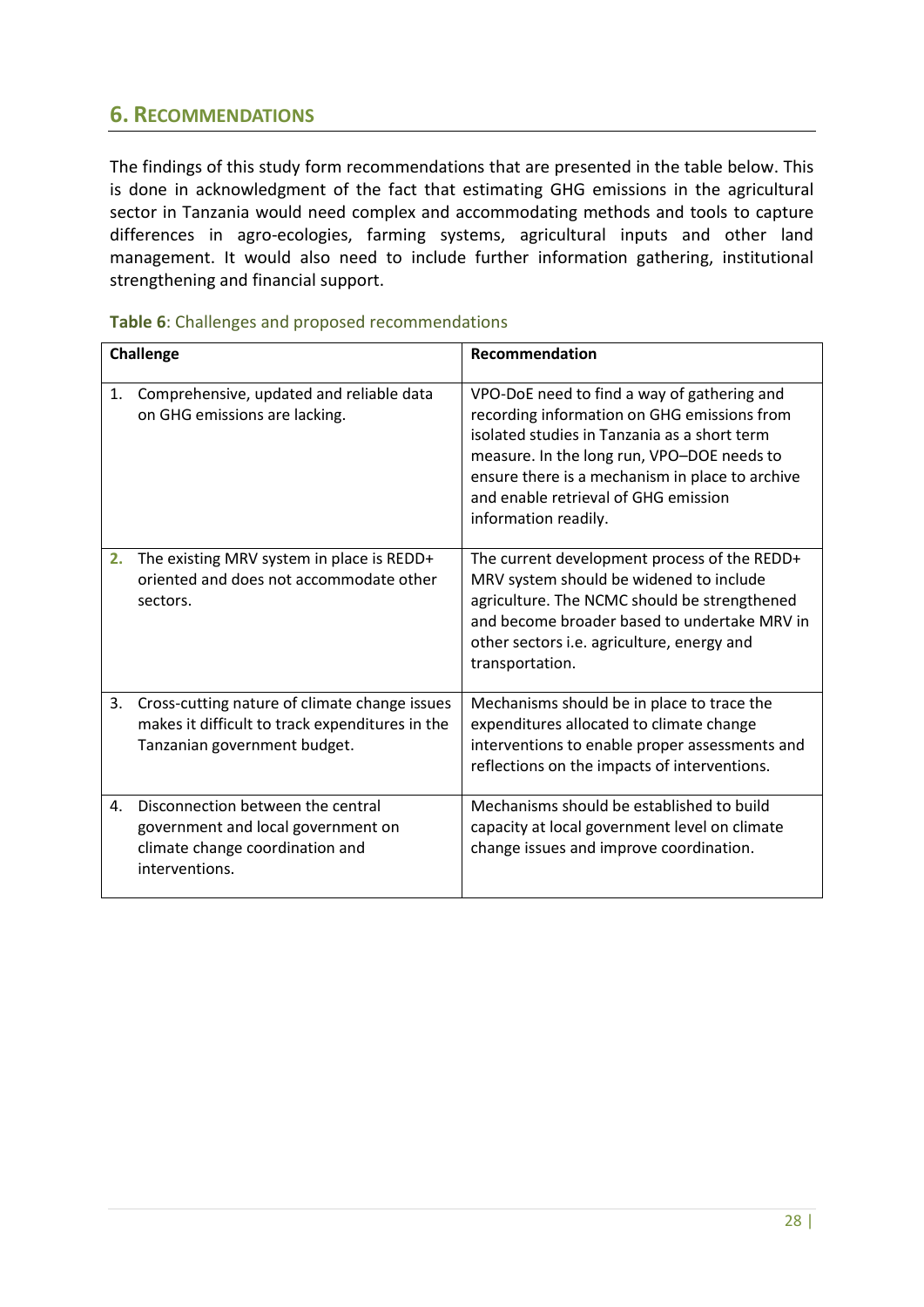# <span id="page-37-0"></span>**7. REFERENCES**

Blomley T, Pfliegner K, Isango J, Zahabu E, Ahrends A. and Burgess N. (2008). *Seeing the wood for the trees: an assessment of the impact of participatory forest management on forest condition in Tanzania*. Oryx, 42(3): 380 – 391.

*Climate Analysis Indicators Tool (CAIT) 2.0.* (2014). Washington, DC: World Resources Institute. Available online at: [http://cait2.wri.org](http://cait2.wri.org/)

FAO (2013). FAOSTAT Emissions Database<http://faostat.fao.org/>

Kalumbiza B. and Menne W. (2001*). CDM carbon sink tree plantations in Africa: A case study in Tanzania*. The Timberwatch Coalition: CDM Tree Plantations in Africa. 96pp. [www.timberwatch.org](http://www.timberwatch.org/)

Lyimo M. (2011). *Mechanization in Tanzania: Proceedings on 'Boosting agricultural mechanization in rice-based systems in sub-Saharan Africa'*. St. Louis, Senegal.

Mbwambo L, Eid T, Malimbwi R.E, Zahabu E, Kajembe G. C and Luoga E. (2012). *Impact of decentralised forest management on forest resource conditions in Tanzania*. Forests, Trees and Livelihoods, Vol. 21, Issue 2:97 – 113p.

Morris M., Kelly V. A., Kopicki R. J. and Byerlee D. (2011). *Fertilizer Use in African Agriculture: Lessons Learned and Good Practice Guidelines.* The World Bank Institute. Washington.

Mpanda, M., Luoga EJ, Kajembe GC, Tron EH (2011). *Impact of forestland tenure changes on forest cover, stocking and tree diversity in Amani Nature Reserve, Tanzania*. Forests, Trees Livelihoods. 20:215-230.

URT (1997). *Agricultural and Livestock Policy.* Ministry of Agriculture and Co-operative Development, Dar es Salaam.

URT (1997). *National Environment Policy*. Division of Environment, Vice President's Office, Dar es Salaam.

URT (1999). *Tanzania Development Vision 2025.* Planning Commission. Government Printers. 52pp.

URT (2001). *Agricultural Sector Development Strategy.* Ministry of Agriculture and Food Security, Dar es Salaam.

URT (2002). *National Irrigation Master Plan*. Government Printers. 70pp.

URT (2007). *National Adaptation Programme of Actions.*

URT (2008). *Participatory Forest Management: Facts and figures.* Forest and Beekeeping Division, United Republic of Tanzania. Dar es Salaam. 12pp.

URT (2011). *National Strategy for Growth and Reduction of Poverty.* Dar es Salaam.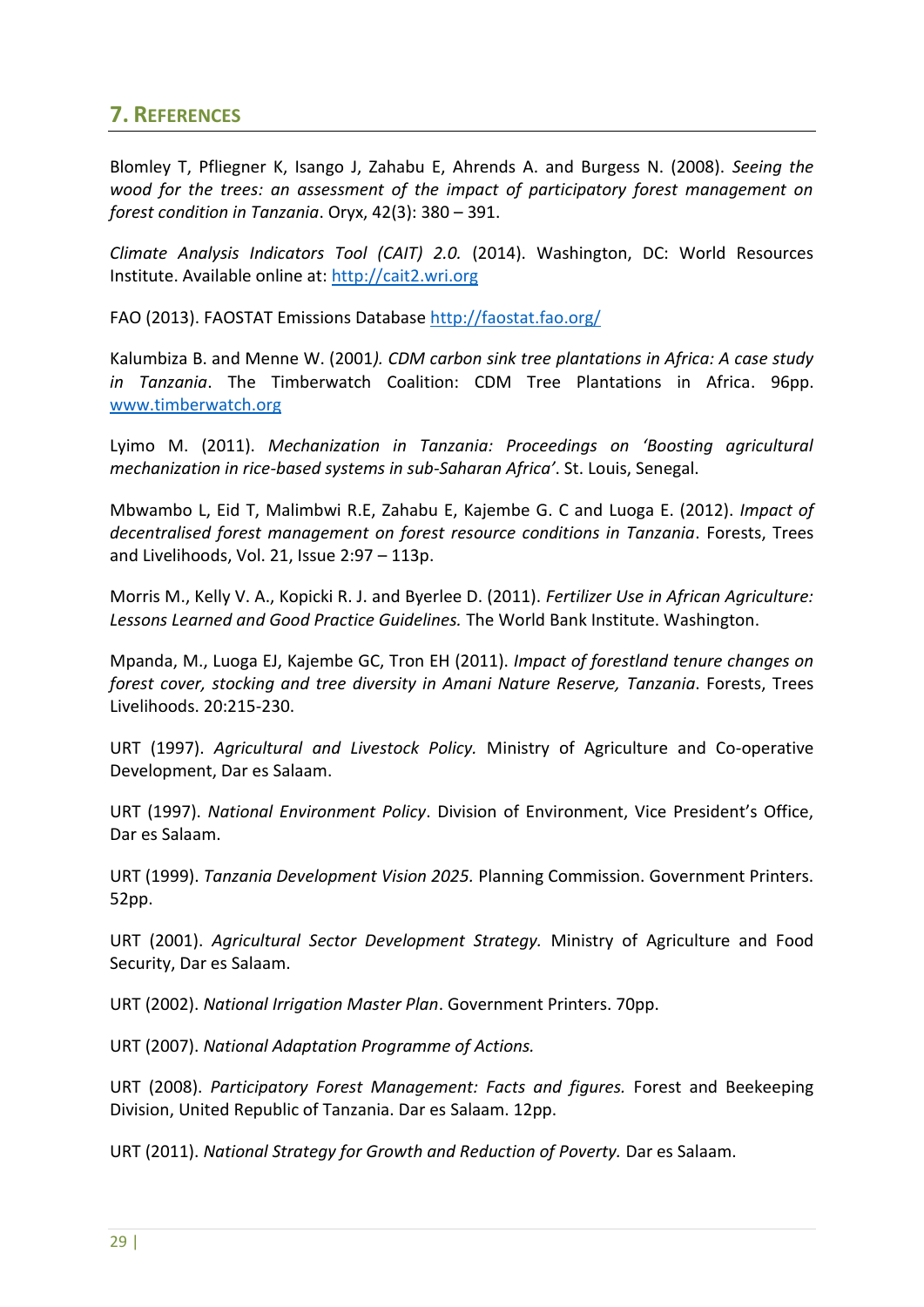URT (2012). *Agricultural Sector Five-Year Environmental Action Plan (SEAP) 2012–2017.* Ministry of Agriculture and Food Security, Dar es Salaam.

URT (2012). *National Climate Change Strategy.* Dar es Salaam.

URT (2013). *National Strategy for Reduced Emission from Deforestation and Forest Degradation.* Vice President's Office. Dar es Salaam.

URT (2014). *The National Forest Policy* (Draft). Ministry of Natural Resources and Tourism, Dar es Salaam.

Van Noordwijk, M. and Minang, P.A. (2009). *If we cannot define it, we cannot save it*. *ASB* Policy Briefs No. 15. ASB Partnership for the Tropical Forest Margins, Nairobi, Kenya. Available at[: www.asb.cgiar.org](http://www.asb.cgiar.org/)

Van Noordwijk, M., Minang PA, Dewi S, Hall J, Rantala S. (2009). *Reducing Emissions from All Land Uses (REALU): The Case for a whole landscape approach*. ASB Policy Briefs 13.

Watkiss, P. Downing, T., Dyszynski, J., Pye, S. et al (2011). *The Economics of Climate Change in the United Republic of Tanzania.* Report to Development Partners Group and the UK Department for International Development. Available at: [http://economics-of-cc-in](http://economics-of-cc-in-tanzania.org/)[tanzania.org/](http://economics-of-cc-in-tanzania.org/)